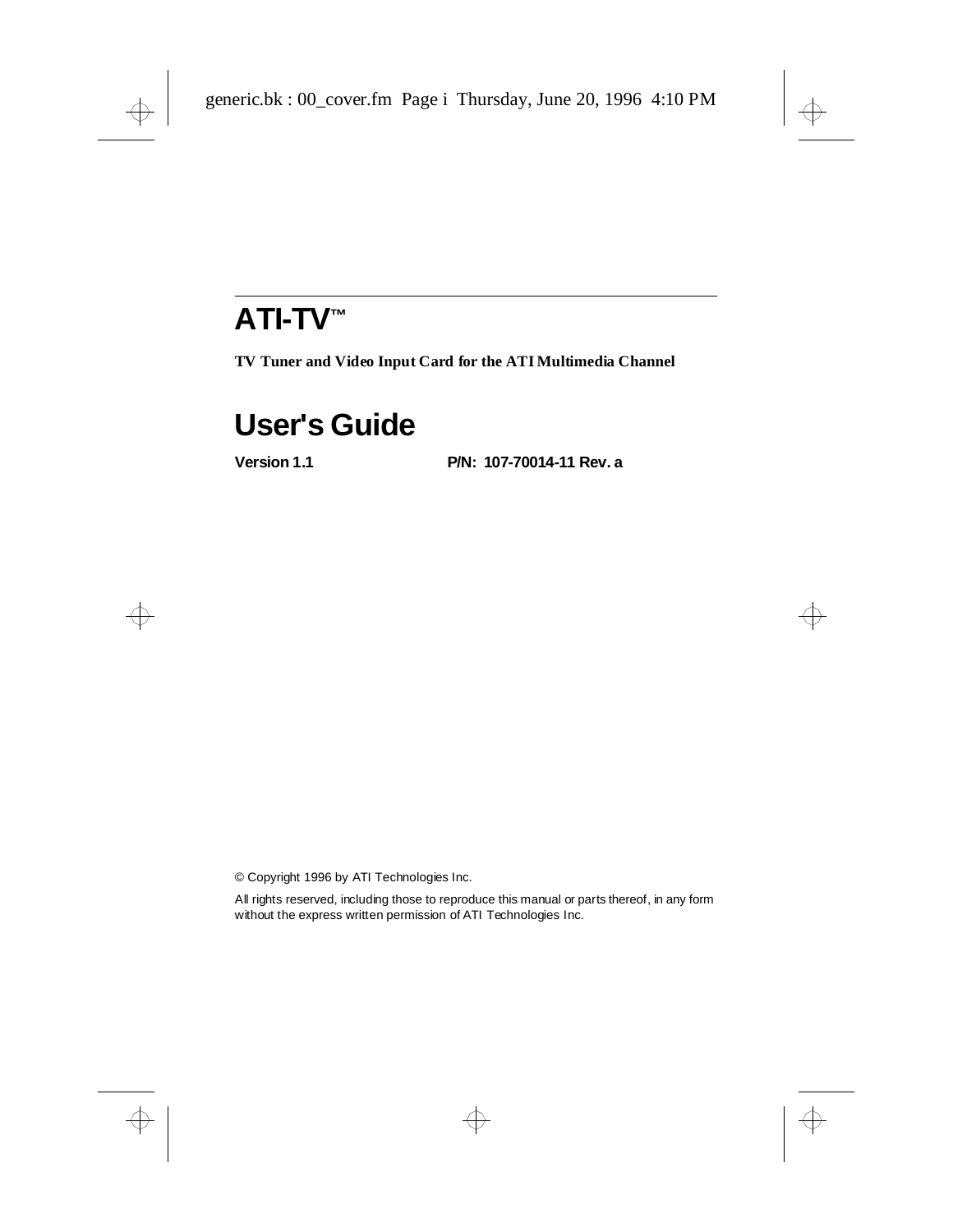#### **Disclaimer**

The manufacturer (MFR) reserves the right to make changes to this document and the products which it describes without notice. The MFR shall not be liable for technical or editorial errors or omissions made herein; nor for incidental or consequential damages resulting from the furnishing, performance, or use of this material.

The MFR makes no representation that the interconnection of products in the manner described herein will not infringe on existing or future patent rights, nor do the descriptions contained herein imply the granting of license to make, use or sell equipment constructed in accordance with this description.

Features and specifications are subject to change without notice. Trademarks and/or registered trademarks are the properties of their respective owners:

ATI, ATI-TV, ATI Multimedia Channel — ATI Technologies Inc.; Pentium, Pentium Pro — Intel Corporation; Windows, Windows 95, — Microsoft Corp.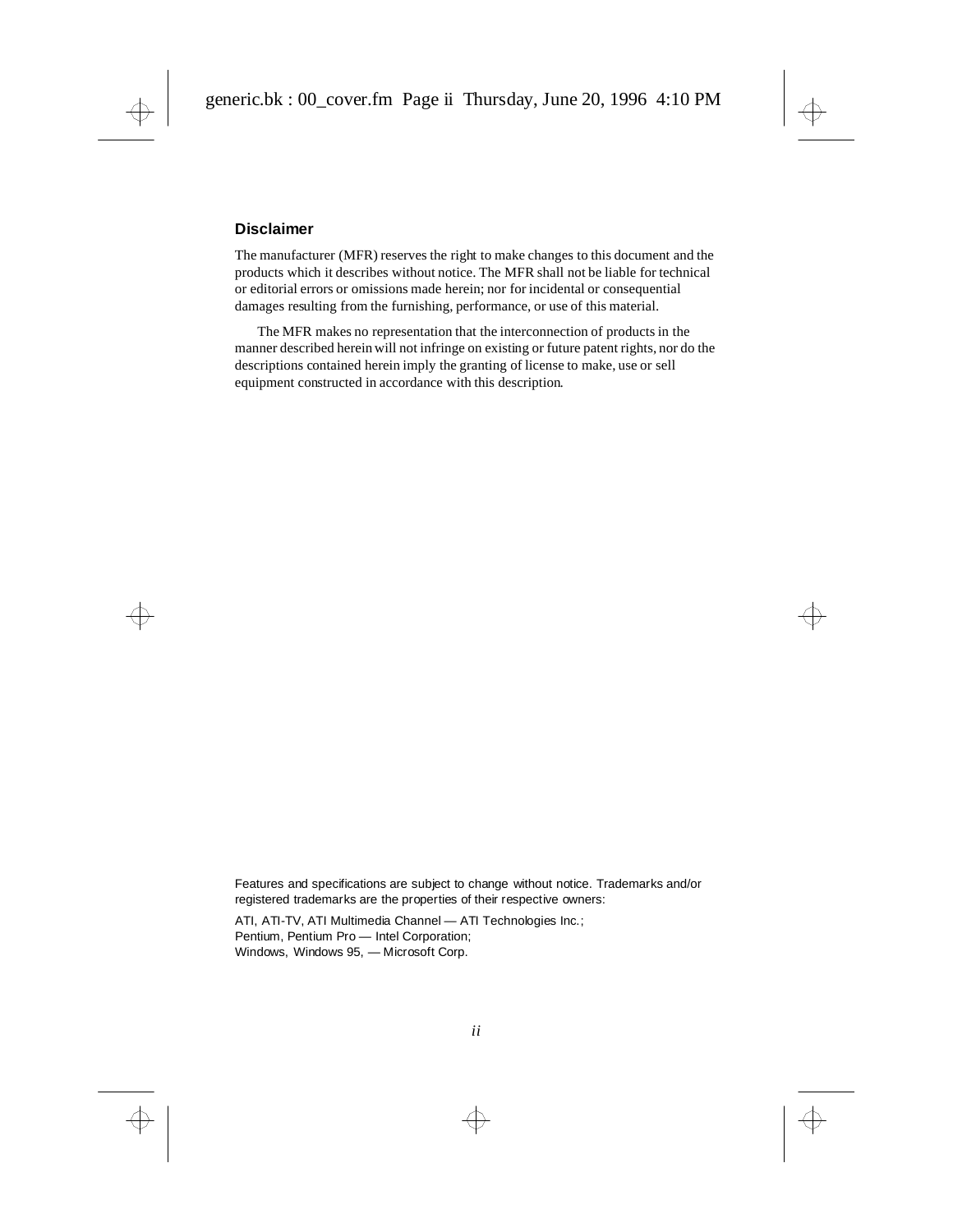# **Table of Contents**

| $\mathbf{1}$ . |  |
|----------------|--|
|                |  |
|                |  |
| 2.             |  |
|                |  |
|                |  |
|                |  |
|                |  |
|                |  |
| 3.             |  |
|                |  |
|                |  |
|                |  |
|                |  |
|                |  |
|                |  |
|                |  |
|                |  |
|                |  |
|                |  |
| 4.             |  |
|                |  |
|                |  |
| 5.             |  |
|                |  |
|                |  |
|                |  |
|                |  |
|                |  |
|                |  |
| 6.             |  |
|                |  |
|                |  |
|                |  |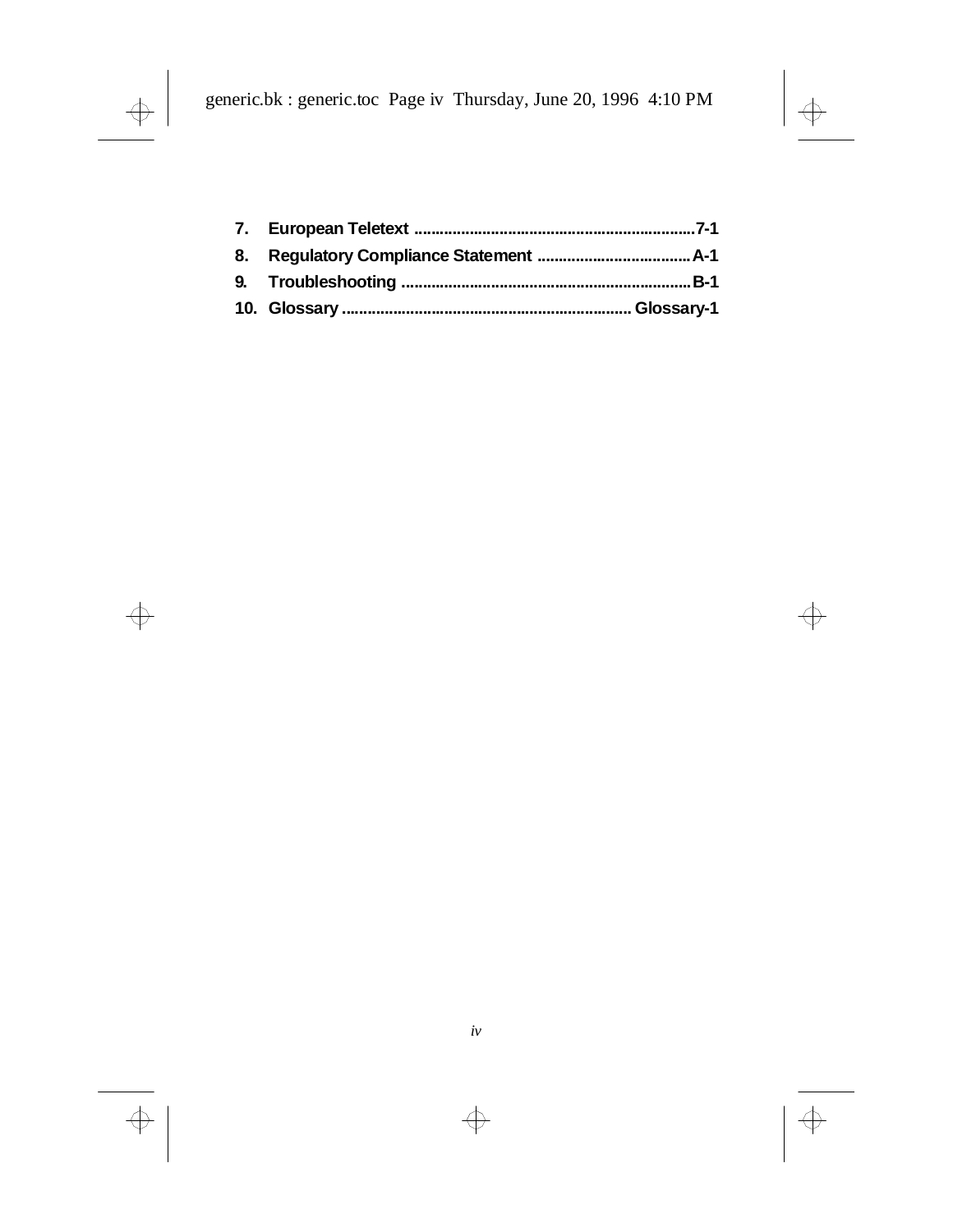## **Introduction**

<span id="page-4-0"></span>

*Get real-time information when you want it. Move the TV window, zoom it to full-screen, and capture video images.*

Now you can watch TV, videos, or games on your computer!

 ATI-TV lets you watch up to 125 cable television channels and 70 antenna channels in smooth, fullmotion video on the whole screen or in a window.

You can capture still frames and movie clips, channel surf, or create your own TV transcripts.

### **Features**

- *Television quality* video in a window and full screen
- *Composite video and S-Video inputs* for VCR, video camera, laser-disc player, video game consoles, etc.
- *Still image and live video capture* with a simple mouse click
- *Closed captioning* (NTSC only) support including transcript creation and Hot Words that alert you when the ATI-TV is broadcasting information that you want to watch
- *European Teletext support* (PAL only)
- *MPEG-1 video playback* for Windows™ 95 and Windows™ 3.1x, full-screen, at up to 30 frames per second on most Pentium PCI systems or better. Also supports Video CD 2.0 and Karaoke—including dual-channel audio, CDi, Games, and reference application titles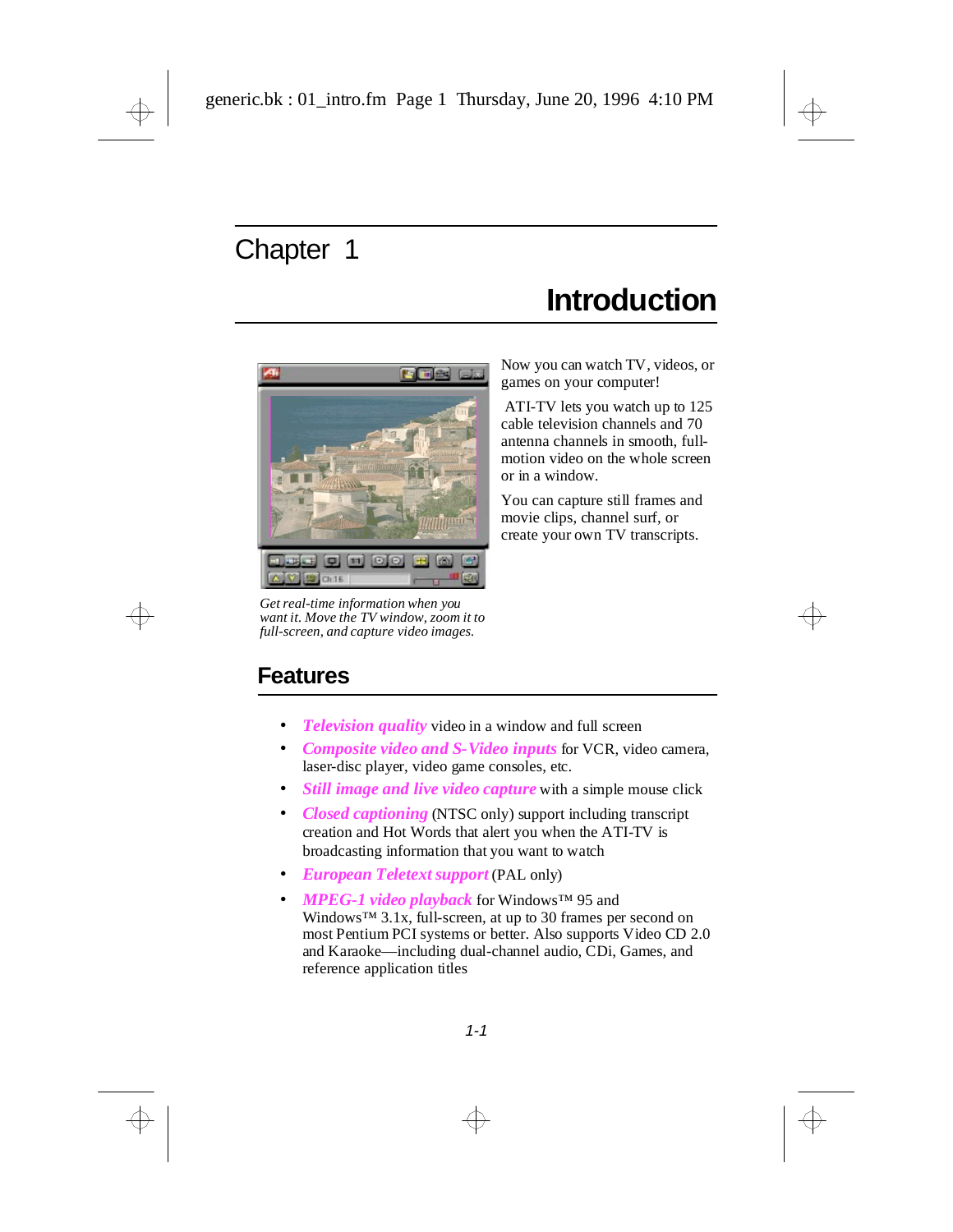<span id="page-5-0"></span>

Windows™ 95 (recommended)

• **Sound card and speakers** for audio playback or

**Amplified speakers** for audio playback

• **Expansion Slot** — 16-bit ISA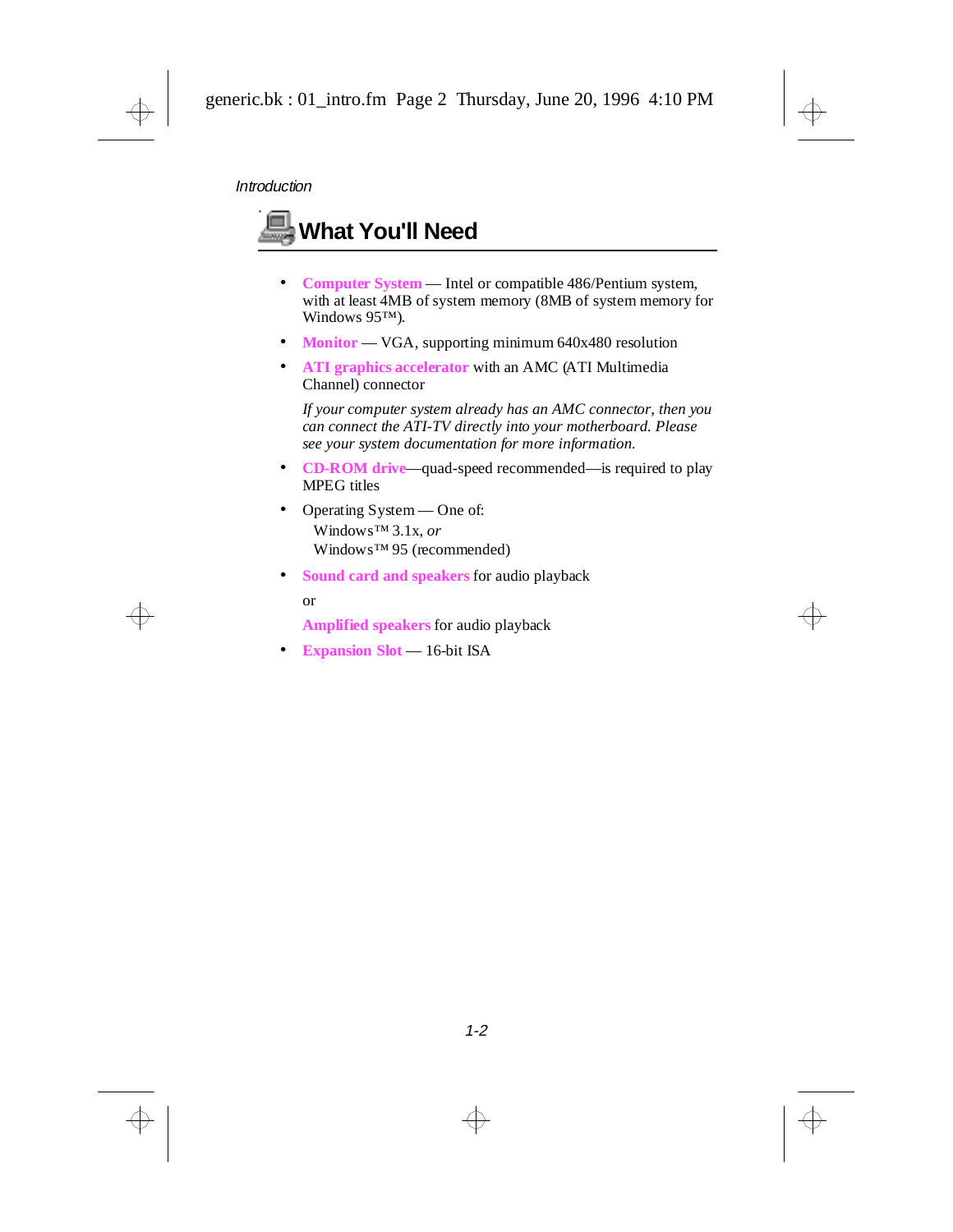## <span id="page-6-0"></span>**Installing the ATI-TV Card**

**Static electricity can damage sensitive electronic components. Discharge your body's static electric charge by touching a grounded surface — for example, the metal area of the computer chassis — before performing any hardware procedure.**

**The manufacturer assumes no liability for any damage caused by improper installation of any components by unauthorized service personnel. If you do not feel comfortable performing the installation, consult a qualified computer technician.**

**Damage to system components, the accelerator card, and injury to yourself may result if power is applied during installation.**

#### **Important Safety Instructions**

- **GROUNDING** CAUTION: FOR CONTINUED PROTECTION AGAINST RISK OF ELECTRIC SHOCK AND FIRE, THE ATI-TV SHOULD BE INSTALLED ONLY IN PERSONAL COMPUTERS EQUIPPED WITH A THREE-WIRE GROUNDING PLUG, A PLUG HAVING A THIRD (GROUNDING) PIN. If you are unable to insert the plug into the outlet, contact your electrician to replace your obsolete outlet.
- **OUTDOOR ANTENNA GROUNDING** Since an outdoor antenna or cable system is connected to the product, be sure that the antenna or cable system is grounded so as to provide some protection against voltage surges and built-up static charges. Article 810 of the National Electrical Code, ANSI/NFPA 70, provides information with regard to proper grounding of the mast and supporting structure, grounding of the lead-in wire to the antenna discharge unit, size of grounding conductors, location of antenna-discharge unit, connection of grounding electrodes, and requirements for the grounding electrode.
- **POWER LINES** An outside antenna system should not be located in the vicinity of overhead power lines or other light or power circuits, or where it can fall into such power lines or circuits. When installing an outside antenna system, extreme care should be taken to keep from touching such power lines or circuits as contact with them may be fatal.

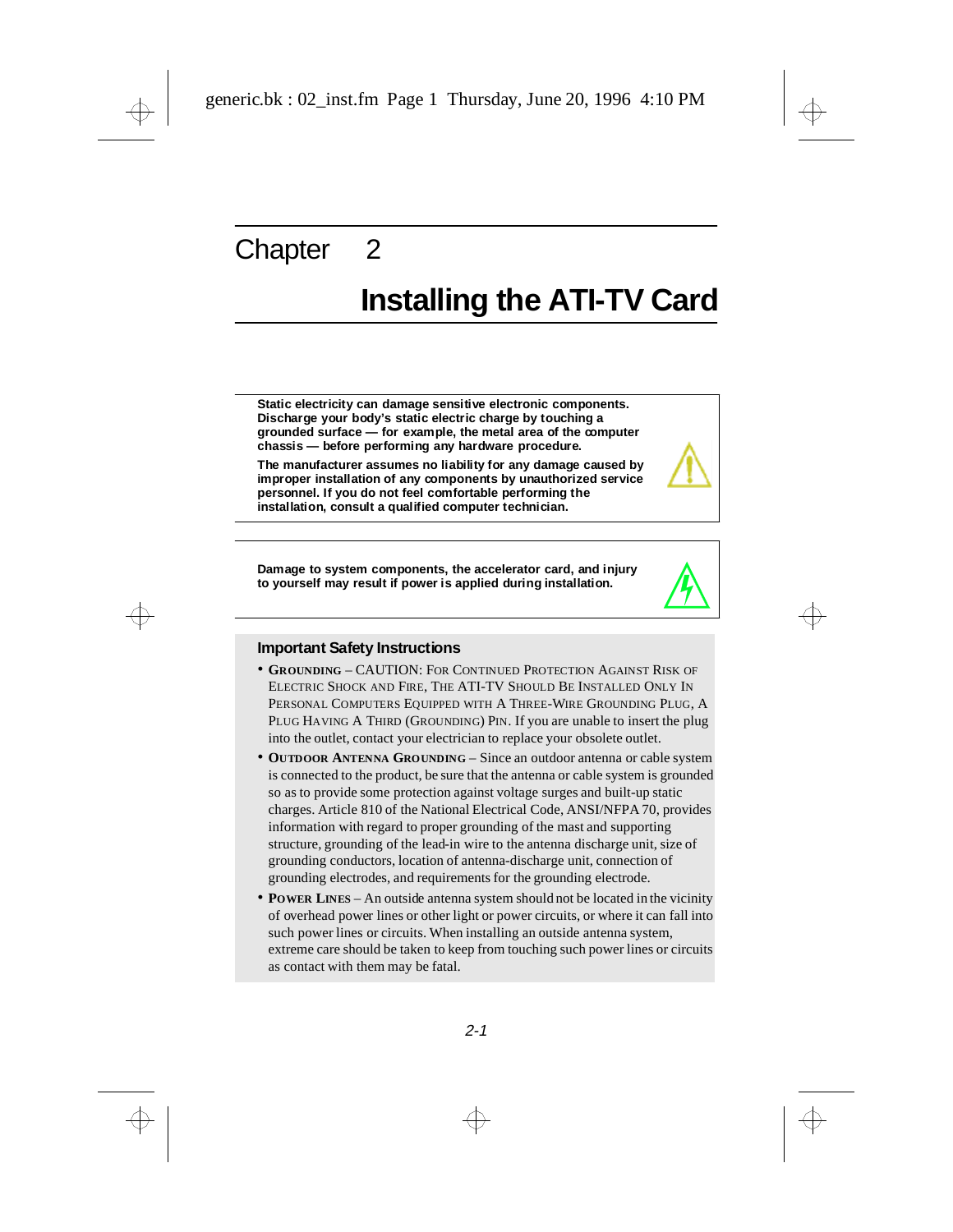### <span id="page-7-0"></span>**Installing the ATI-TV Card**

- 1. Power-off the computer, then disconnect the power cable.
- 2. Remove the computer cover. If necessary, consult your computer system manual for removal instructions.

*Remember to discharge your body's static electricity by touching the metal area of the computer chassis.*

- 3. Select an empty ISA expansion slot for the ATI-TV card.
- 4. With the slot cover removed, grasp the card by the top edge and carefully seat it firmly into the slot.
- 5. Fasten the retaining bracket with a screw.

### **Installing the AMC Cable**

1. Locate the AMC Connector on your ATI graphics accelerator. (See the Diagram below.)

*If your computer system already has an AMC connector, then you can connect the ATI-TV directly into your motherboard. Please see your system documentation for more information*.



- 2. Align the red stripe on the ribbon cable from the ATI-TV card with pin 1 of the AMC Connector.
	- The red stripe on the ribbon cable indicates the pin 1 position.
	- The ribbon cable must not be longer than 10 inches.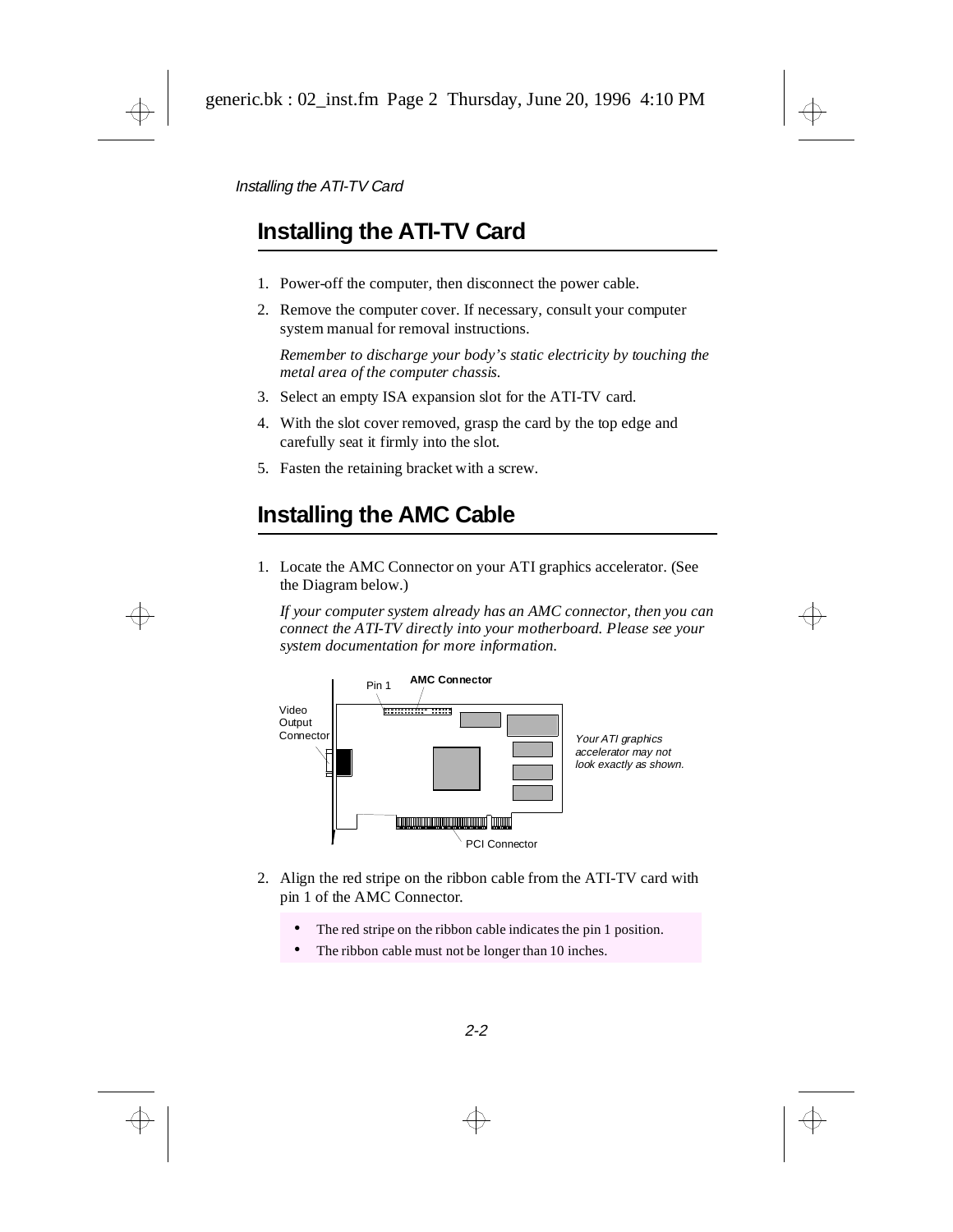- <span id="page-8-0"></span>3. Pressing **gently**, connect the ribbon cable to the AMC connector on the ATI graphics accelerator.
- 4. Re-install the computer cover.
- 5. Connect your TV cable or video input to the ATI-TV card. For more information about the connectors on the ATI-TV, please see ["ATI-TV](#page-9-0)  [Connectors" on page 2-4.](#page-9-0)

### **Connecting the Audio**

#### **If you have a sound card**

- 1. Looking at the back of your computer, locate the audio out connector on the ATI-TV card.
- 2. Locate the line in connector on your sound card. If necessary, refer to the documentation supplied with your sound card.
- 3. Attach one end of the sound cable to the Audio out on the ATI-TV and the other end to the Line in on your sound card. (see diagram below)



#### **If you have an amplified speaker system**

If you have an amplified speaker system, you can simply connect the speakers to the audio out on the ATI-TV card.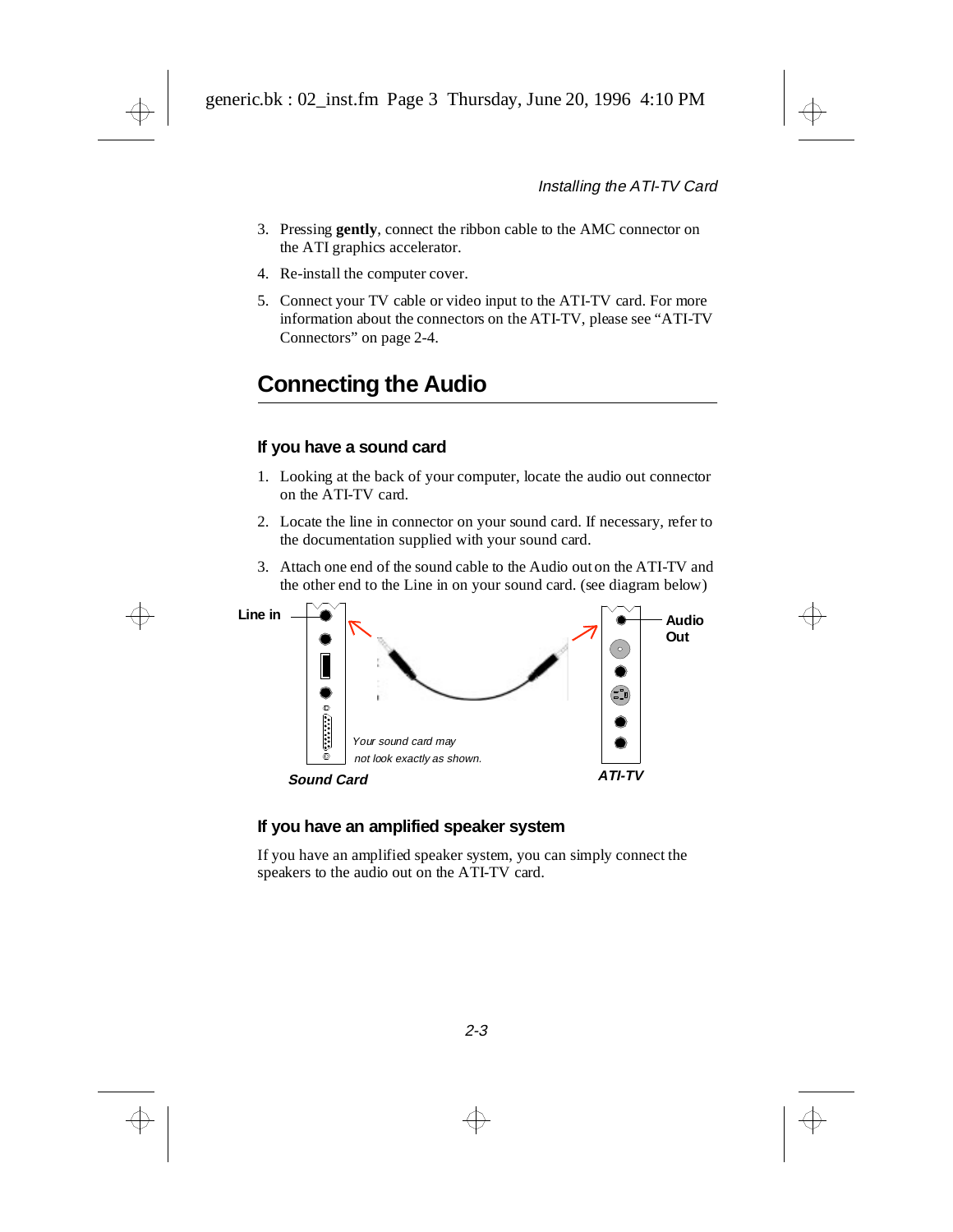### <span id="page-9-0"></span>**ATI-TV Connectors**

The TV Tuner provides stereo audio input, audio output, and three video input connectors:

|   |  | <b>Audio Out</b>                   | For audio output to your<br>sound card or powered<br>speakers                                                        |
|---|--|------------------------------------|----------------------------------------------------------------------------------------------------------------------|
| n |  | <b>CATV</b>                        | For input from cable TV<br>or antenna.                                                                               |
|   |  | Composite<br><b>Video</b><br>Input | Use a standard cable<br>fitted with RCA phono<br>plugs to attach your<br>video camera, VCR, or<br>laser disk player. |
|   |  | S-Video<br>Input                   | For input from S-VHS<br>sources. The enhanced<br>connector (with its<br>7 pins) adds control and<br>power pins.      |
|   |  | Stereo<br><b>Audio Input</b>       | For stereo audio input<br>from external sources.                                                                     |

*TIP:* If your video source provides Composite video and S-Video, **S-Video will produce better results**.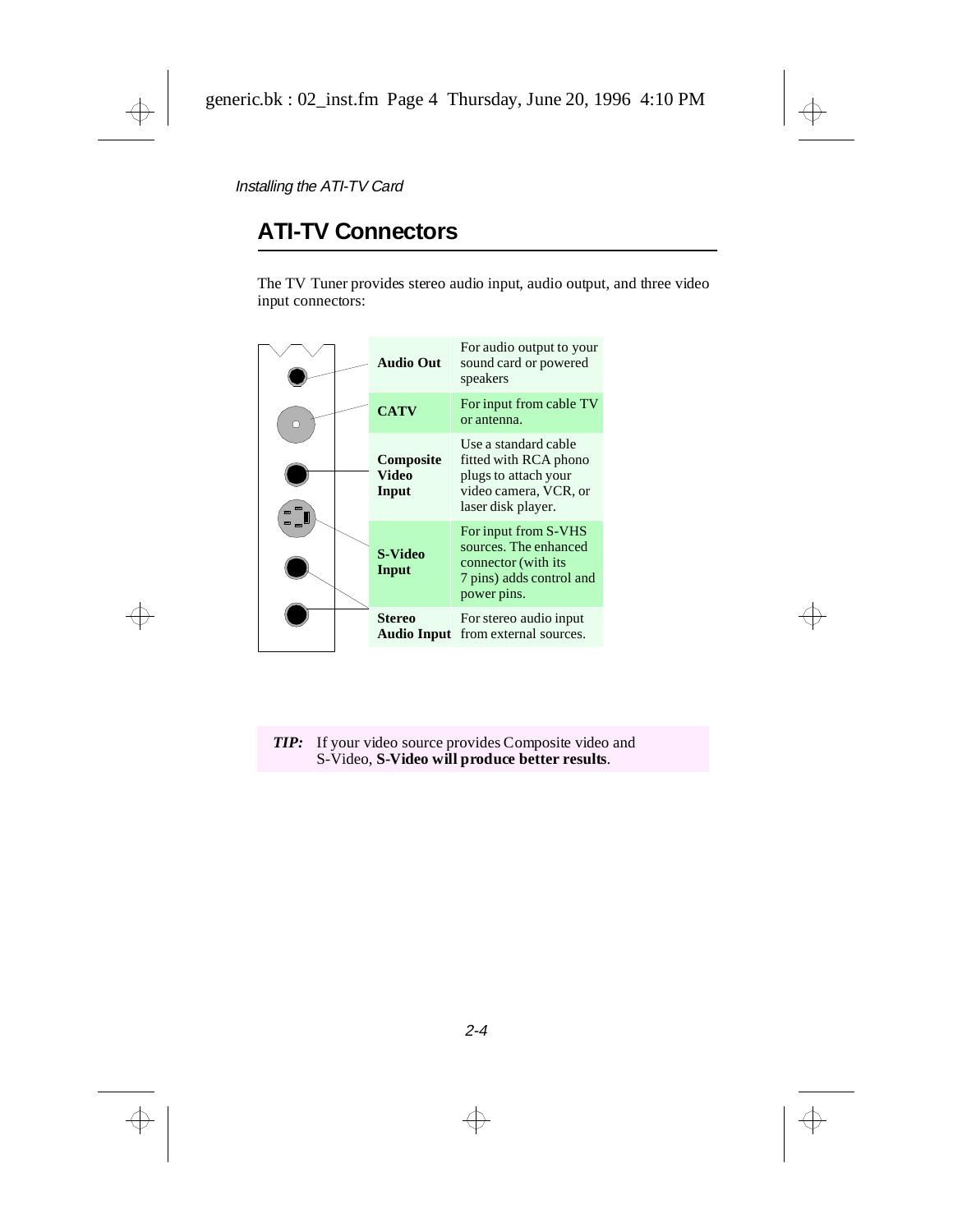### <span id="page-10-0"></span>**Installing the Software**

Before installing the software, you must have ATI's *mach64* enhanced graphics driver version 2.2 or greater installed on your system. For more information about installing enhanced drivers, see the User's Guide for your ATI graphics accelerator.

#### **To install the ATI VIDEO PLAYER from CD-ROM**

1. Insert the ATI INSTALLATION CD-ROM into your CD-ROM drive.

*If Windows 95 runs the ATI INSTALLATION CD-ROM automatically, proceed to step 5.*

2. In Windows 95, click Start.

or

In Windows 3.1x, pull-down the File menu in the Program Manager.

- 3. Select Run.
- 4. Type the following:

**D:\ATISETUP**  (If **D** is not your CD-ROM drive, substitute **D** with the correct drive letter.)

- 5. Click ATI VIDEO PLAYER.
- 6. Follow the on-screen instructions to complete the installation.

#### **To install the ATI VIDEO PLAYER from diskette**

- 1. Insert the diskette labeled *ATI VIDEO PLAYER* into the disk drive.
- 2. In Windows 95, click Start.

or

In Windows 3.1x, pull-down the File menu in the Program Manager.

- 3. Select Run.
- 4. Type the following:

#### **A:\SETUP**

(To install from drive B, substitute **B:** for **A:**)

5. Follow the online help instructions to complete the installation.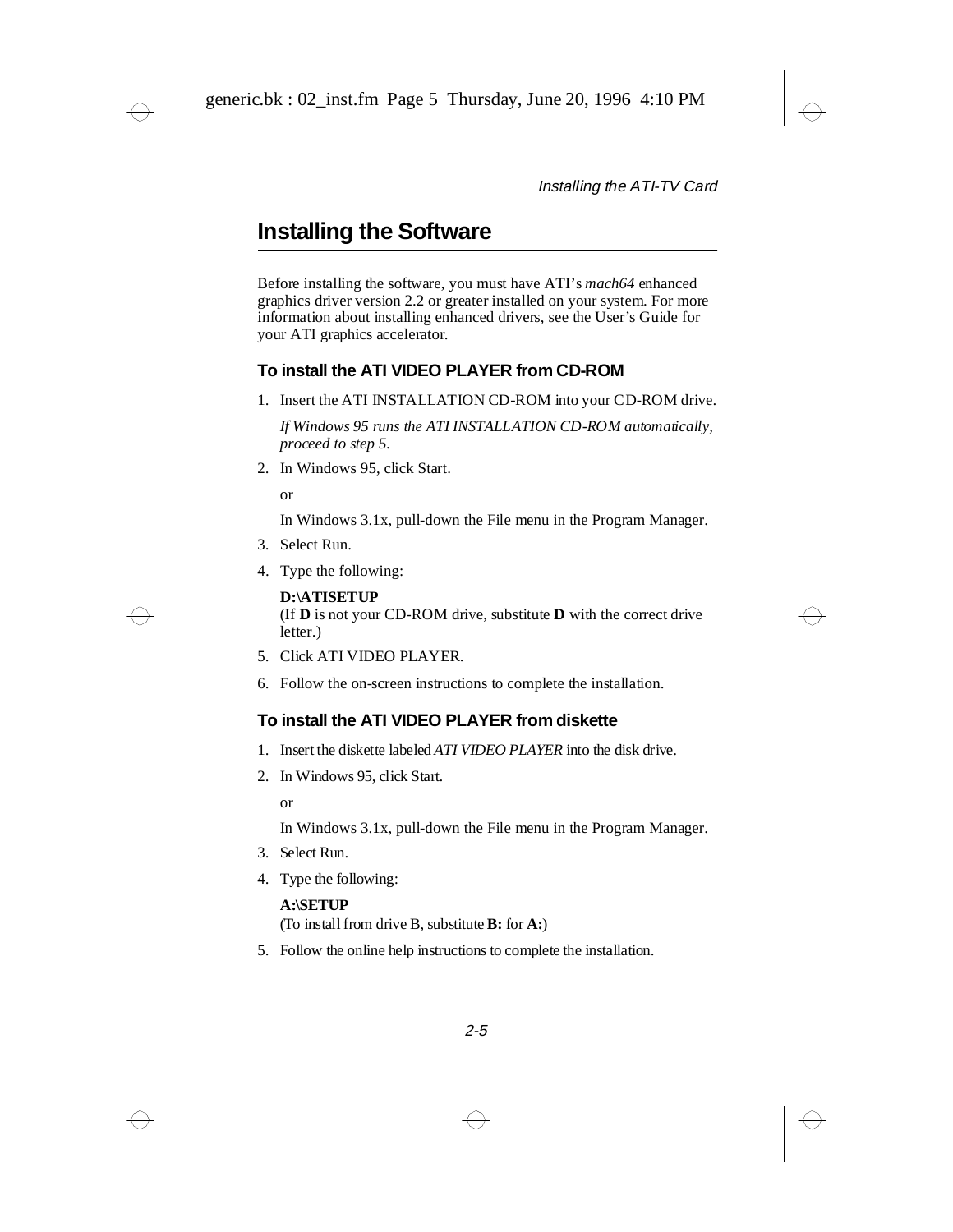## **Overview**

# <span id="page-11-0"></span>**Starting ATI VIDEO PLAYER**

#### **In Windows 95**

- 1. Start Windows 95.
- 2. Click Start.
- 3. Select Programs.
- 4. Select ATI Multimedia.
- 5. Click the ATI VIDEO PLAYER.

#### **In Windows 3.1x**

- 1. Start Windows.
- 2. Double-click the ATI DeskTop Program Group.
- 3. Double-click the ATI VIDEO PLAYER icon.

### **The Task Control Panel**

The Task control panel indicates what mode the player is in and what it's doing. (Your Task control panel may not look exactly like the illustration—only installed or available features will have controls.)

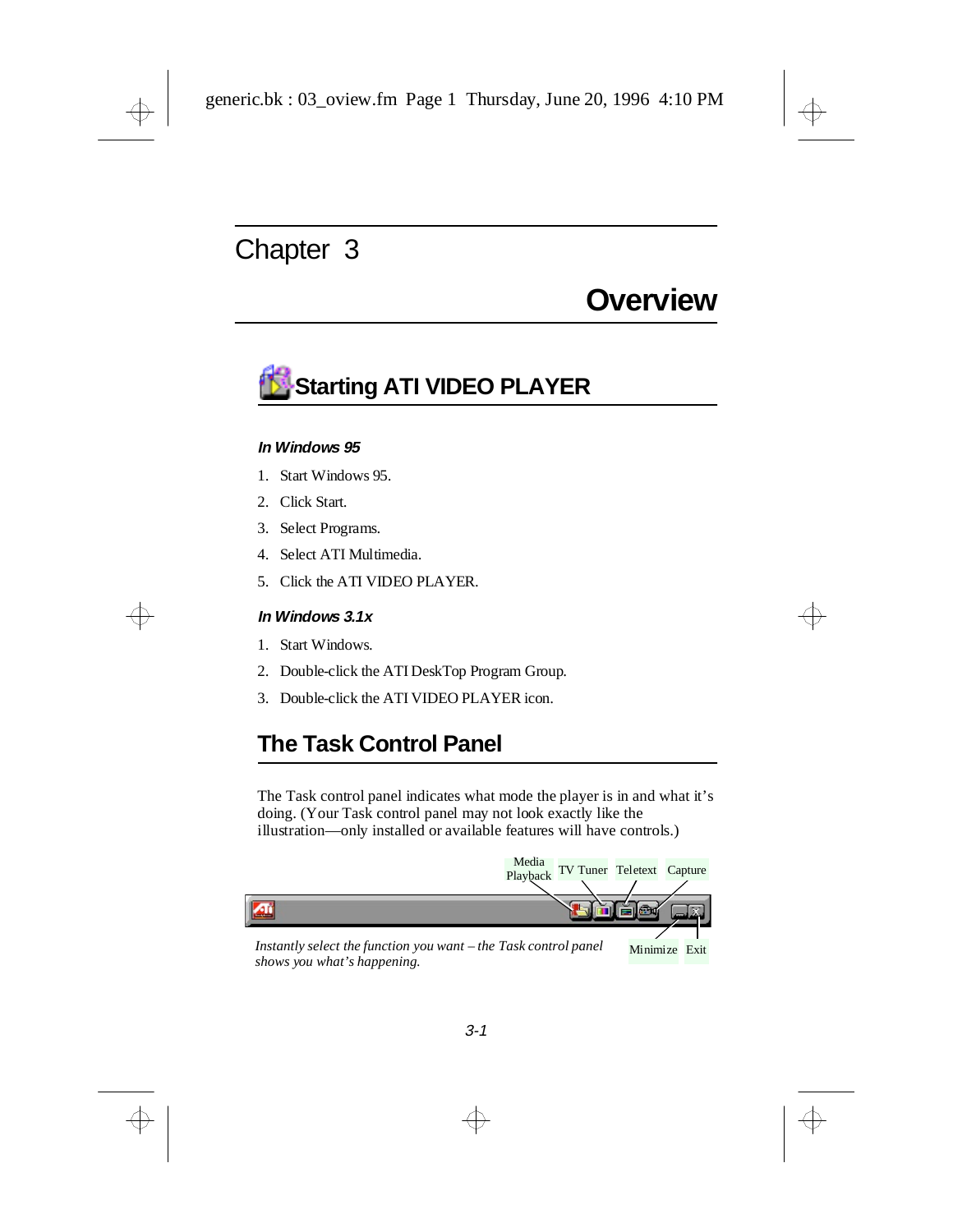## <span id="page-12-0"></span>**Switching Modes**

Use the Task control panel buttons to switch between Media Playback, TV, Capture, and Teletext modes.

| <b>Media</b><br><b>Playback</b> | Playback MPEG and AVI video<br>files.                       | <b>See Chapter 4</b> |
|---------------------------------|-------------------------------------------------------------|----------------------|
| T V                             | Display live video sources,<br>such as television programs. | <b>See Chapter 5</b> |
| <b>Capture</b>                  | Capture still images,<br>video sequences, or audio-only.    | <b>See Chapter 6</b> |
| <b>Teletext</b>                 | (Europe only)<br>Display European teletext.                 | <b>See Chapter 7</b> |

### **ATI-TV—The Control Panels**

When you select a mode in the Task control panel or press a shortcut key, the Control panel changes to the appropriate control panel for that mode.

All modes provide context-sensitive help, see ["Online Help" on page 3-5.](#page-15-0)

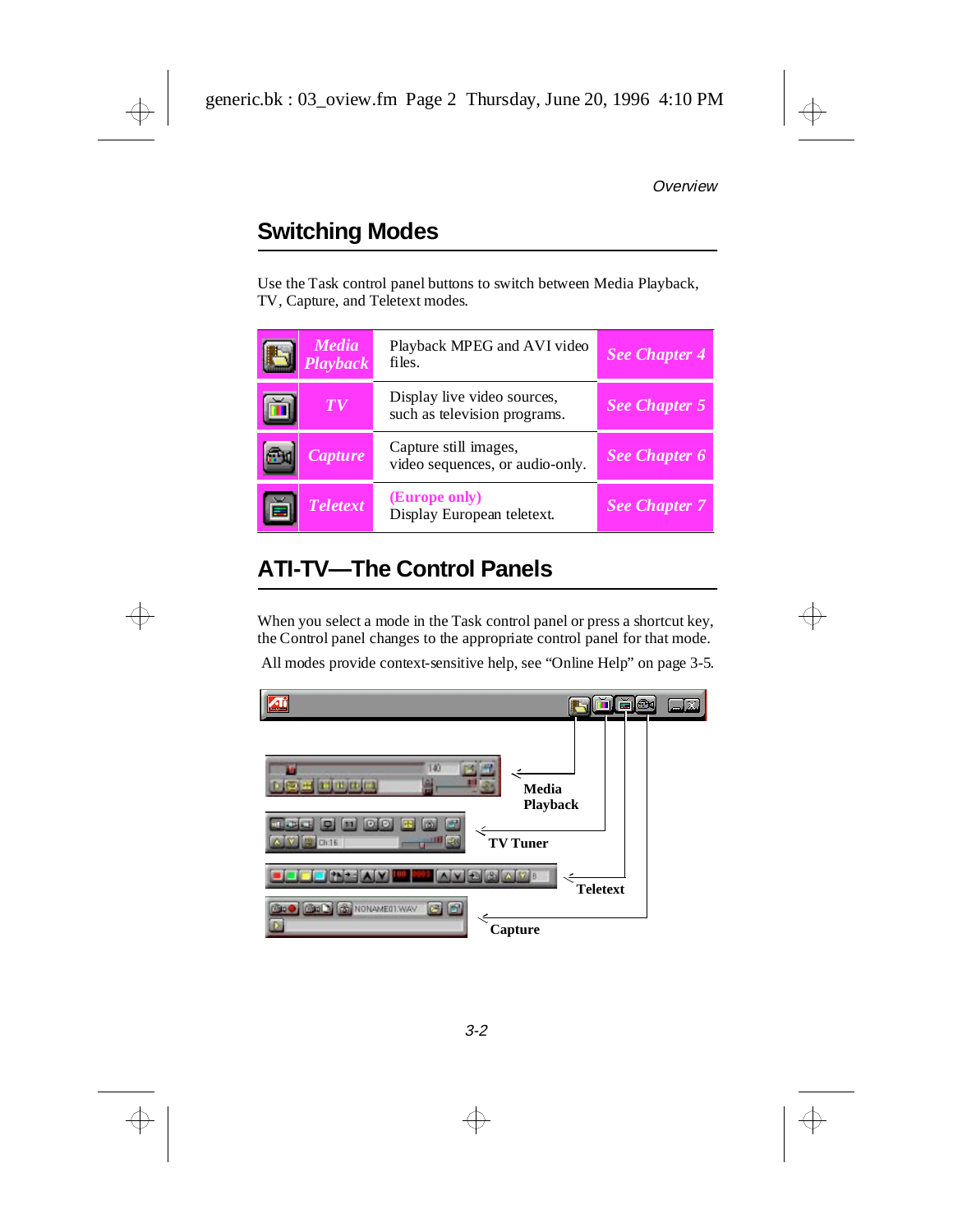<span id="page-13-0"></span>

| Media<br>Playback | Press <sub>F5</sub> |
|-------------------|---------------------|
| <b>TV</b> Tuner   | Press <sub>F6</sub> |
| Teletext          | Press <sub>F7</sub> |
| Capture           | Press <sub>F8</sub> |

### **Controlling the audio volume**



The TV Tuner panel has a volume control slider. Use the mouse to move the slider to increase and decrease the audio volume.

#### **Muting the audio volume**



The TV Tuner panel has a Mute button that you can click to temporarily turn off the audio. Clicking the button again or moving the volume control slider turns off muting.

### **The Display Panel**



*Move the Display panel, zoom it to fullscreen, and minimize it as an icon.*

The Display panel is the "screen" where your media plays. It's a familiar, TV-style display that you can resize, place on top of other windows, and position automatically in one of nine locations on the screen.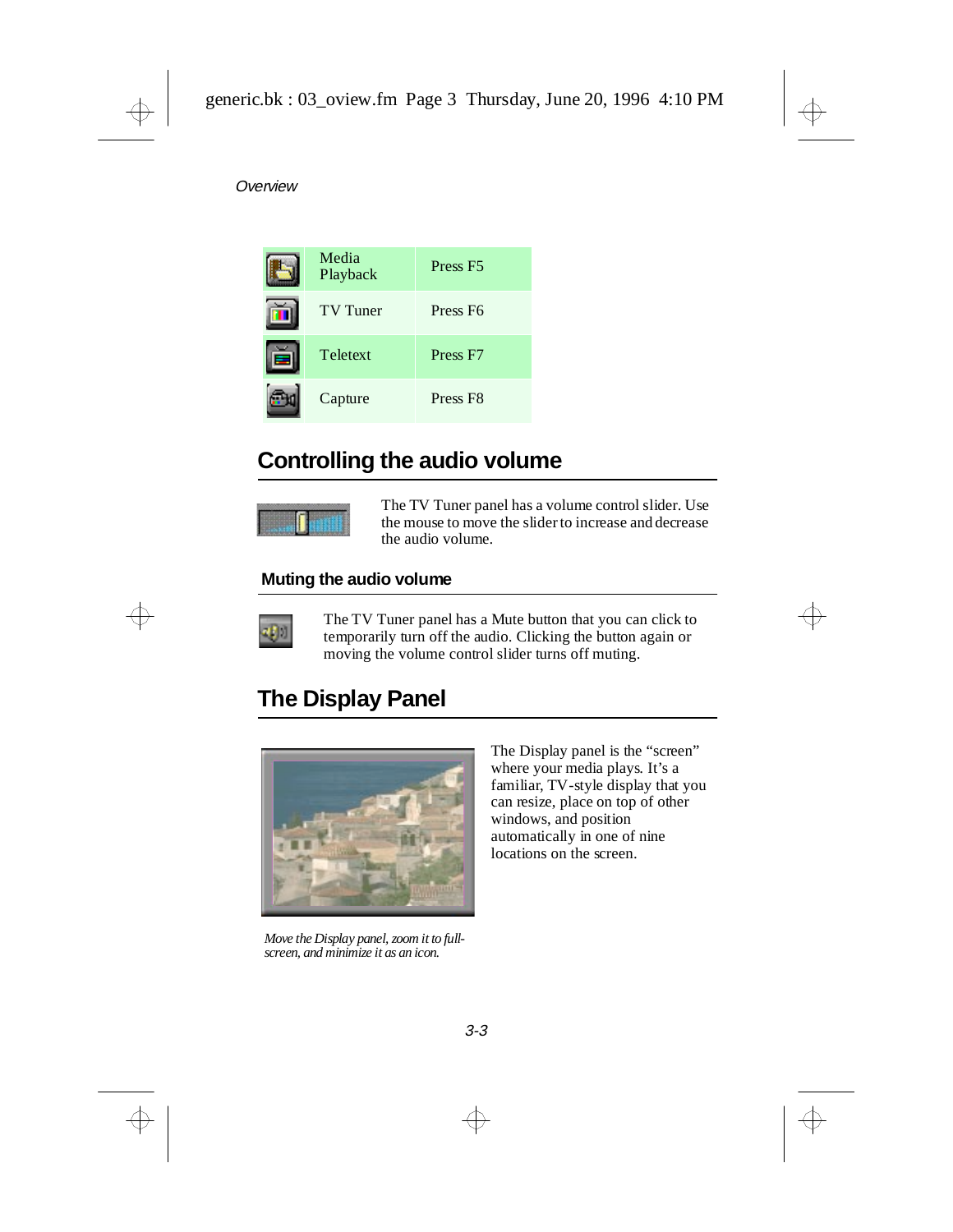### <span id="page-14-0"></span>**Sizing the Display panel**

You can resize the Display panel using the mouse, the Control panel buttons, or CTRL key combination:

| Increase size of<br><b>Display Panel</b> | $CTRL + Up Arrow$   |
|------------------------------------------|---------------------|
| Decrease size<br>of Display Panel        | $CTRL + Down Arrow$ |
| Play full-screen                         | $CTRI + F$          |

In **TV mode**, when you play full-screen video, the Playback panel becomes "thin", so that you can move it to the top or bottom of your screen. To show/hide the thin Playback panel, press **Alt+Space bar**.

You can also use the CTRL key to display these preset sizes:

| $160x120$ pixels.                               | $CTRL+1$            |
|-------------------------------------------------|---------------------|
| $240x180$ pixels.                               | $CTRL+2$            |
| $320x240$ pixels.                               | $CTRL+3$            |
| $640x480$ pixels.                               | $CTRL+4$            |
| Toggle between full<br>screen and current size. | $CTR+F$<br>$AI.T+F$ |

### **Attaching and Detaching Panels**

You can detach ATI-TV Control panels from the Display panel, move them to any location on your screen, and re-attach them. Panels attached to the Display panel share the Display panel's **snap window to:** and **always on top** settings (For more information, see **Display** in ["Setting up](#page-15-0)  [ATI-TV" on page 3-5](#page-15-0)).

When you display closed-captioned text in a window, you can attach and detach the closed-captioned window.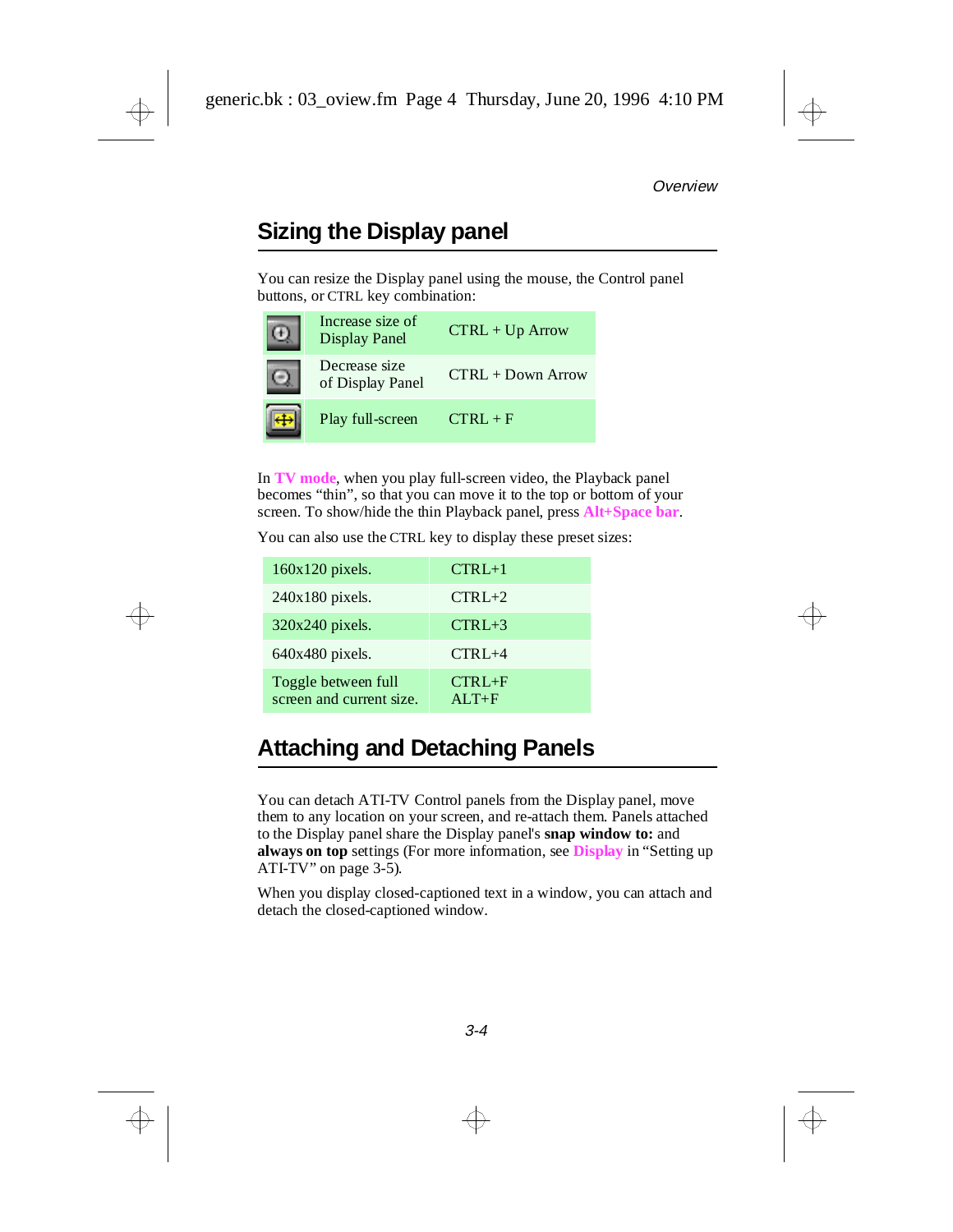#### <span id="page-15-0"></span>**To detach a panel:**

**While holding down the Shift key, click** the panel where the panel edges meet, then **drag** it away.

#### **To attach a panel:**

**Drag** it near the Display panel until its outline changes, then **release** the mouse button. The panels will snap back together.

### **Online Help**

**Context-Sensitive Help**. Context-sensitive help is always available in each panel. Just press the F1 key.

**Bubble Help**. Simply move the mouse cursor over a control to see a description of its purpose. As you become familiar with ATI-TV, you may want to turn off help — click the **Show Bubble Help** checkbox in the **Display** configuration dialog (For more information, see **Display** in "Setting up ATI-TV" on page 3-5).

## **Setting up ATI-TV**

ATI-TV's default settings should work well for most uses. You can also use the Setup dialogs to fine-tune the settings for your particular purposes. When you click the Setup button in the Task control panel, you can choose a dialog to set up the following (some dialogues only appear in certain modes):

|                | Sets up the display's general appearance and functions. |  |  |
|----------------|---------------------------------------------------------|--|--|
|                | Adjust panel size.                                      |  |  |
|                | Set panel snap-to grid location and always-on-top.      |  |  |
| <b>Display</b> | • Turn bubble help on/off.                              |  |  |
|                | • Turn fixed aspect ratio on/off.                       |  |  |
|                | Assign a Hotkey to hide the player.                     |  |  |
|                | Replace your desktop pattern with live TV.<br>$\bullet$ |  |  |
|                |                                                         |  |  |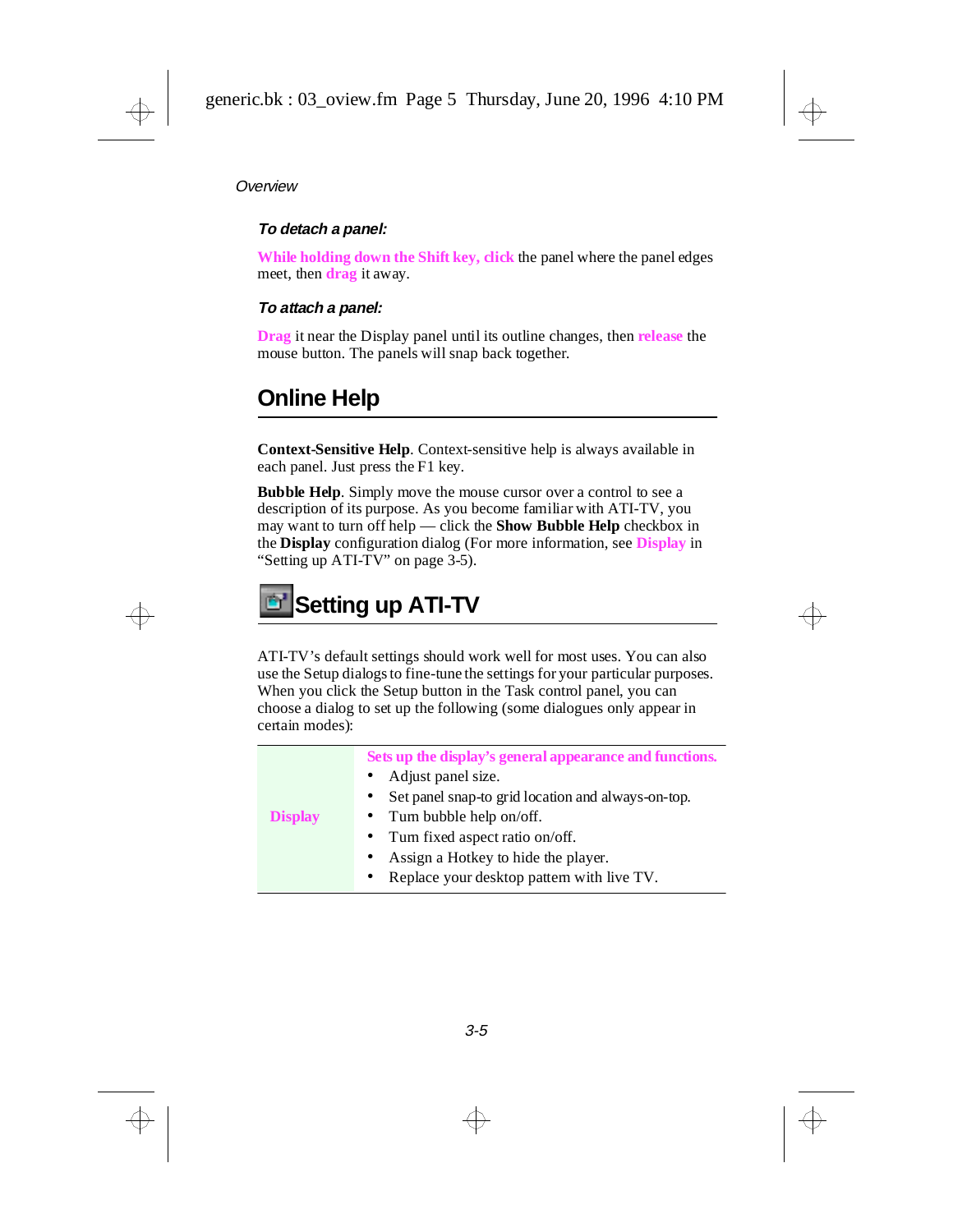<span id="page-16-0"></span>

| Still<br><b>Capture</b>                                 | <b>Controls how still frames are captured. Where</b><br>applicable, you can specify where to store them.<br>Capture still frames to the clipboard, to a numbered<br>file (for example, image01.bmp, image02.bmp,<br>etc.), or to a window.<br>Specify printer options for the captured images.<br>٠  |
|---------------------------------------------------------|------------------------------------------------------------------------------------------------------------------------------------------------------------------------------------------------------------------------------------------------------------------------------------------------------|
| <b>Video</b>                                            | Adjust color, tint (NTSC only), contrast, and<br>$\bullet$<br>brightness.<br>Select input connector (TV, composite, or S-Video).<br>Select broadcast standard. (NTSC, PAL, SECAM).<br>$\bullet$<br>(Feature enabled only on selected boards.)<br>Display one field, both fields, or interlaced.<br>٠ |
| <b>TV Tuner</b>                                         | Autoscan for active channels and add them to a list.<br>$\bullet$<br>Add, delete, and name channels in the list.<br>Select antenna or cable input and cable standard.<br>Use slider to change channel assignments.<br>٠<br>Lock out selected channels.<br>$\bullet$                                  |
| <b>Closed</b><br><b>Caption</b><br>(NTSC<br>video only) | Display closed captioned text over live video, in its<br>٠<br>own window, or not at all.<br>Select solid or shaded background for text.<br>Transcribe closed captioned text to a text file.<br>٠                                                                                                     |
| <b>Hot Words</b>                                        | $\bullet$<br>Enable/disable Hot Words in the Closed Captioning.<br>Add or change Hot Word selection.<br>Set Hot Word to start transcribing automatically.<br>٠                                                                                                                                       |
| <b>Capture</b>                                          | Select frame rate.<br>$\bullet$<br>Select video format and video compression type.<br>Capture audio and select audio format.<br>٠                                                                                                                                                                    |
| <b>Advanced</b>                                         | Capture to memory or disk.<br>٠<br>Limit capture to pre-set amount of time.<br>Pre-allocate maximum file size.<br>$\bullet$                                                                                                                                                                          |
| <b>MPEG</b>                                             | Select scale in frames or time.<br>$\bullet$<br>Update the slider position.<br>Play CD automatically if present.                                                                                                                                                                                     |

If you need additional information about these Setup dialogues, click on the Help button. If you experience any difficulty setting up or running ATI-TV, please refer to "Appendix B, Troubleshooting".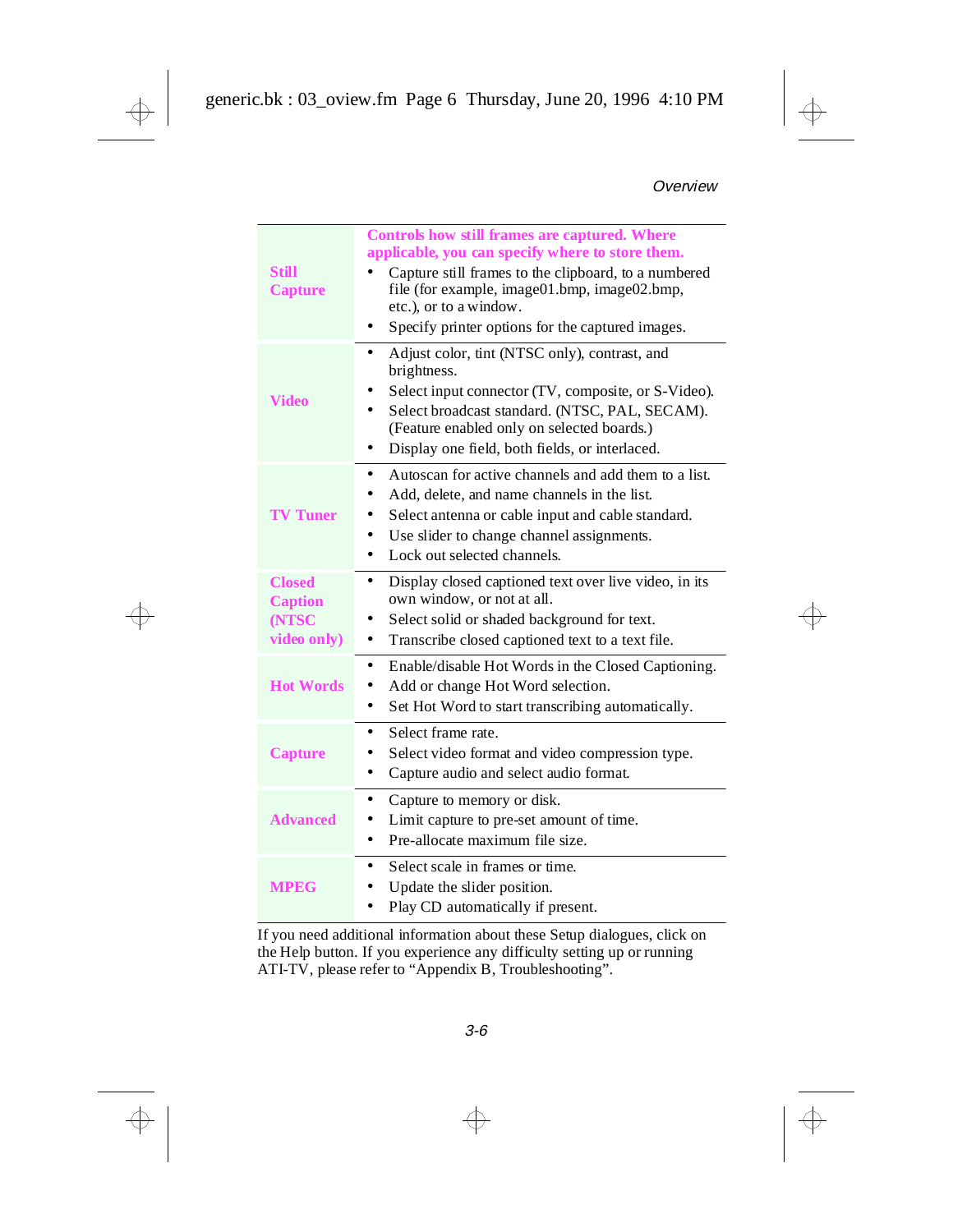# **Playing Media Files**

<span id="page-17-0"></span>

You can use the Media Playback panel to play the following media files:

- MPEG-1 digital audio and video, including Karaoke—including dual-channel audio, CDi, Games, and reference application titles
- .AVI video files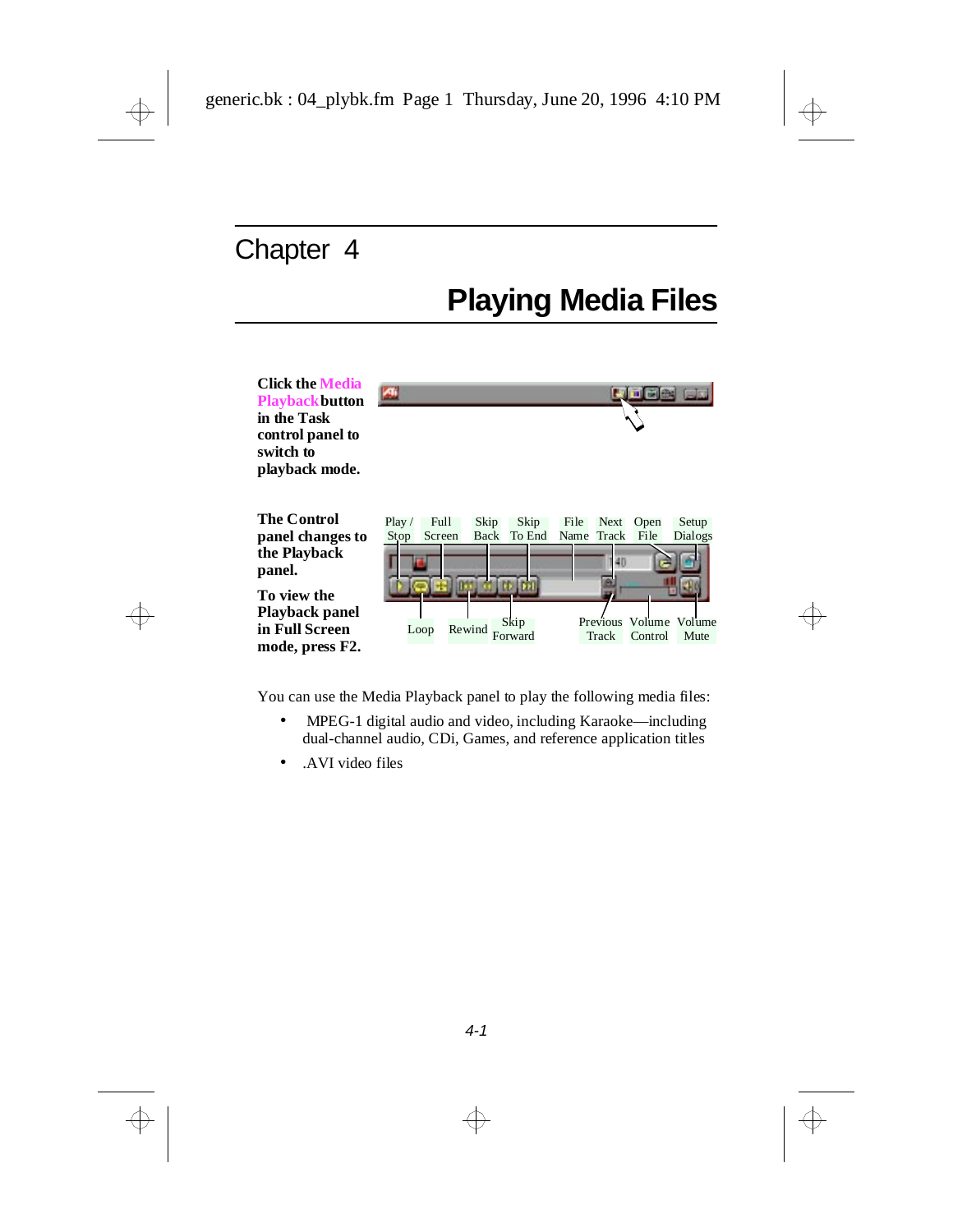## <span id="page-18-0"></span>**Playing a File**

- 1. In the Playback panel, click the File Open button.
- 2. Select a file from the list.
- 3. Click Add, then click OK.
- 4. Click the Play button.
- 5. The file plays in the Display panel.

### **Playing Interactive Discs (Video CD 2.0)**



**When playing Video CD 2.0 discs, the Control panel changes to this interactive panel.**



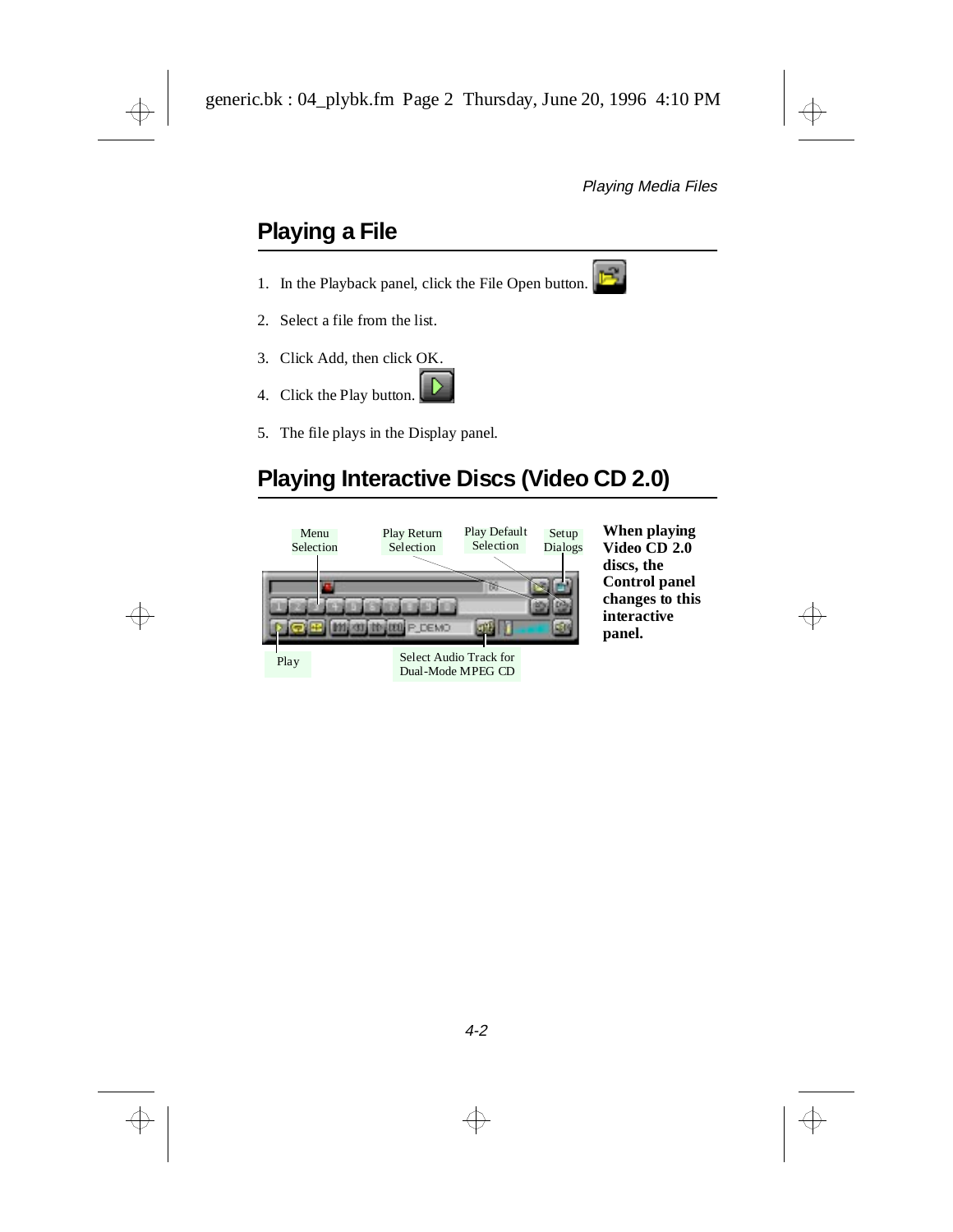# **The TV Tuner**

<span id="page-19-0"></span>The TV Tuner displays cable or broadcast television and smooth, fullmotion video on the whole screen or in a window. You can use the TV Tuner to:

- Watch television on your computer as you work in another software application.
- Watch a videotape or laser disk movie on your computer.
- Capture, save, and print TV and video images.
- Display and record closed-captioned text.

140

Replace your desktop with live TV display.

The ATI-TV accepts a wide range of video inputs — from just about any device that has a VIDEO OUT connector: TV antenna or cable, VCR, Video camera, laser disk, and video games.

**Click the TV Tuner button in the Task control panel to switch to TV mode***.*

**The Control panel changes to the TV control panel (in this illustration, CATV is selected)***.*

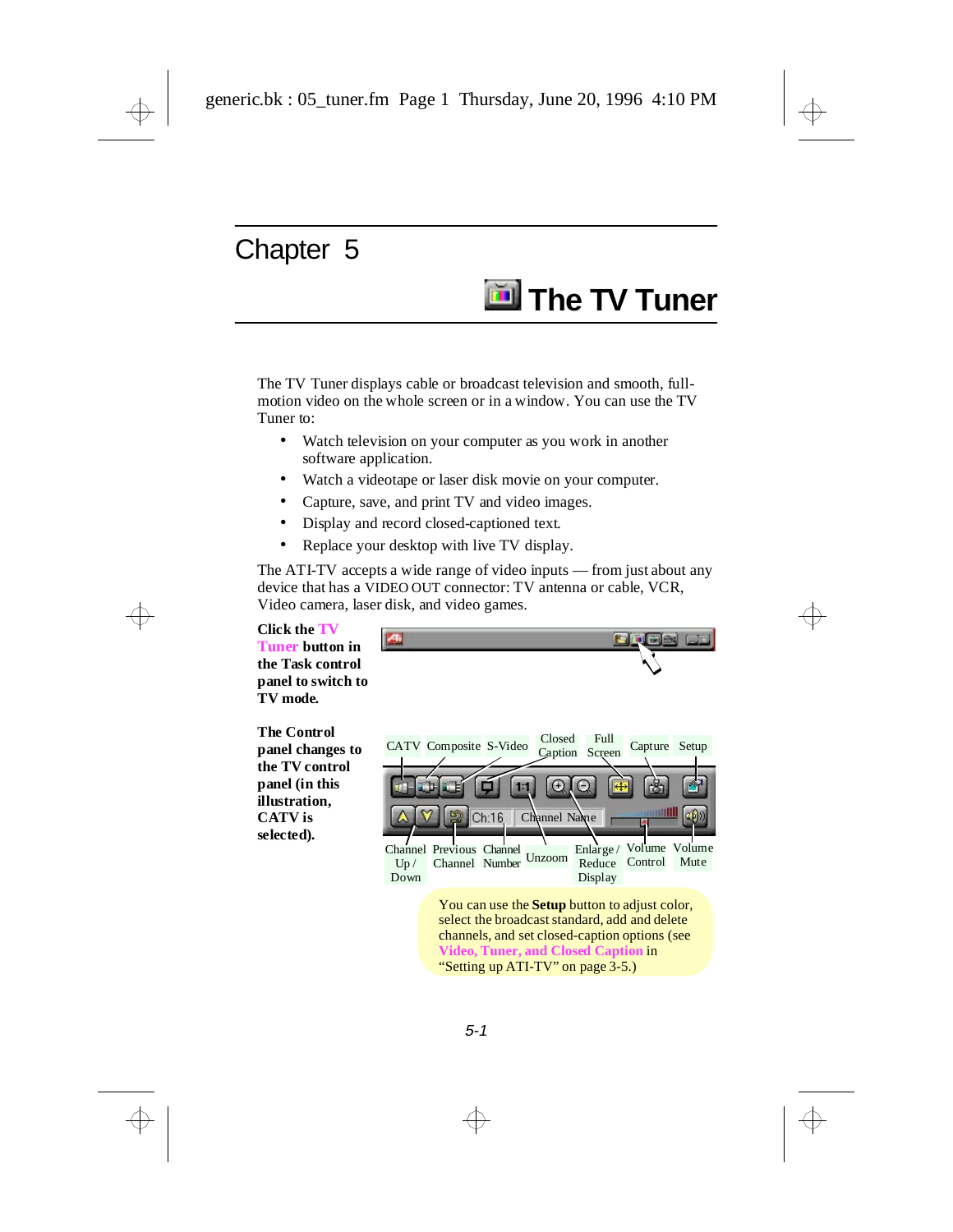## <span id="page-20-0"></span>**Autoscanning for TV Channels**

When you click the **Auto Scan** button in the Tuner setup dialog (see **Tuner** in ["Setting up ATI-TV" on page 3-5](#page-15-0)), the TV Tuner scans for all available channels and stores them. When scanning is complete, you can type in a name for each channel. Before scanning, use the drop-down list box to select the broadcast format and the cable standard.

If you want to change channel assignments, you can use the slider that appears at the top of the dialog. For example, you could assign the actual channel 5 to the ATI-TV's channel 2.

- Double-clicking the slider returns the current channel's assignment to normal; for example; selecting channel 2 tunes in channel 2.
- Clicking the **Auto Scan** button returns all of the channel assignments to normal.

### **Zooming and Unzooming**.



*You can select and enlarge a portion of the display by dragging the mouse across the Display Panel*

#### **To select and enlarge a portion of the display:**

- 1. Click within the display panel.
- 2. Hold down the mouse button and draw a rectangle around the area you want to zoom



To return your display to normal, click the **Unzoom** button in the Control panel.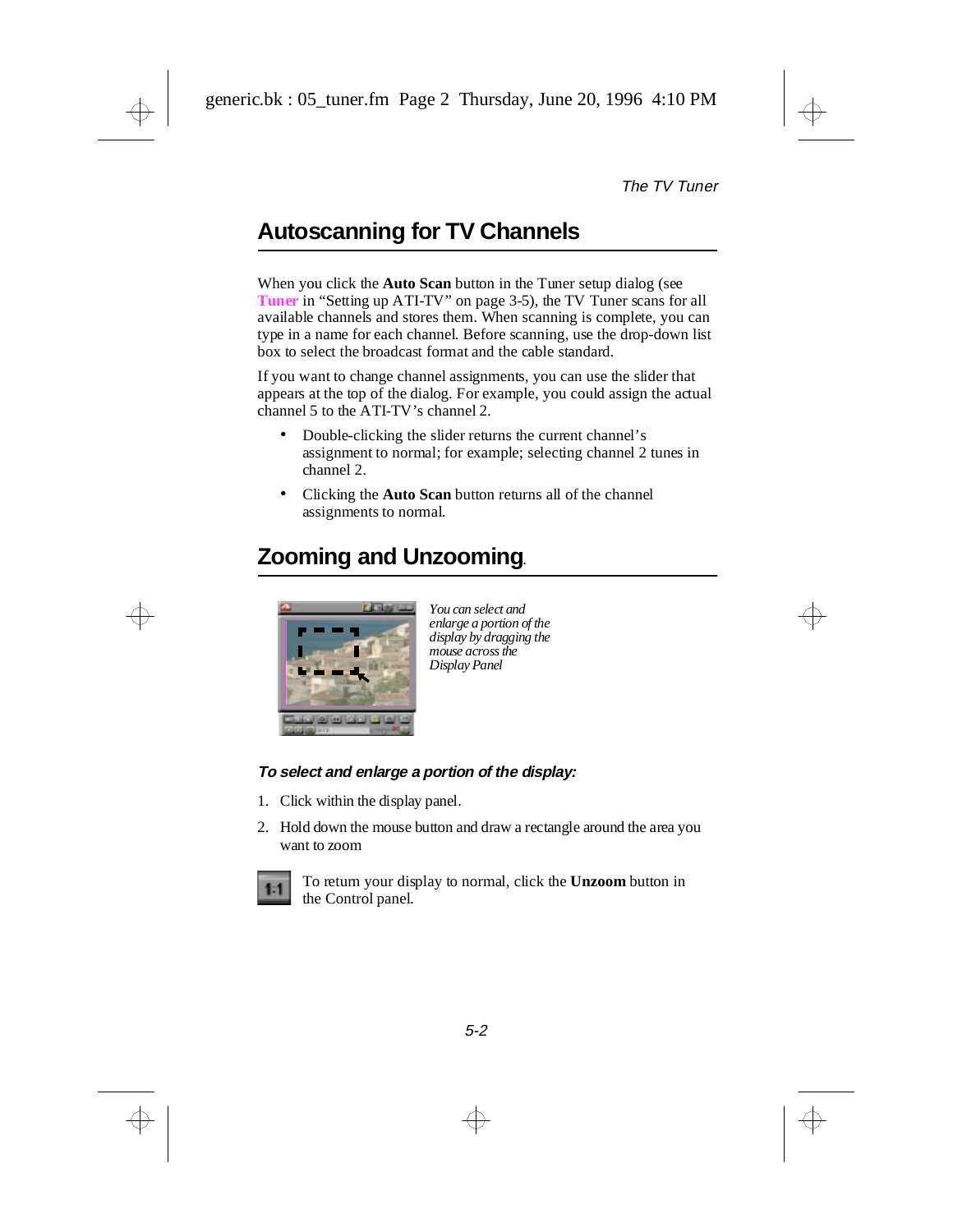### <span id="page-21-0"></span>**Creating a Video Desktop**

• To replace your desktop pattern with live TV display when you minimize the ATI-TV, click the Setup button. Click the **Video Desktop** checkbox in the **Display** configuration dialog (see **Display** in ["Setting up ATI-TV" on page 3-5\)](#page-15-0).

# **Displaying Closed-Captioned text**

You can display closed-captioned text that's broadcast with NTSC television programming. ATI-TV also displays closed-captioned text in NTSC videotapes that contain closed-captioned material.

- In full-screen, the text overlays the video, as in standard TV.
- When you play video in a window, you can display the text in a separate window.

#### **To display closed-captioned text:**

Click the Closed Caption button in the TV Tuner panel.

• To display the text overlaid on the video, click the Setup button. Click the **Display over video** checkbox in the **Closed Caption** configuration dialog (see **Closed Caption** in ["Setting up ATI-TV"](#page-15-0)  [on page 3-5\)](#page-15-0).

#### **To transcribe closed-captioned text:**

Click the **Create Transcript in File...** checkbox in the **Closed Caption** configuration dialog (see **Closed Caption** in ["Setting up ATI-TV" on](#page-15-0)  [page 3-5\)](#page-15-0).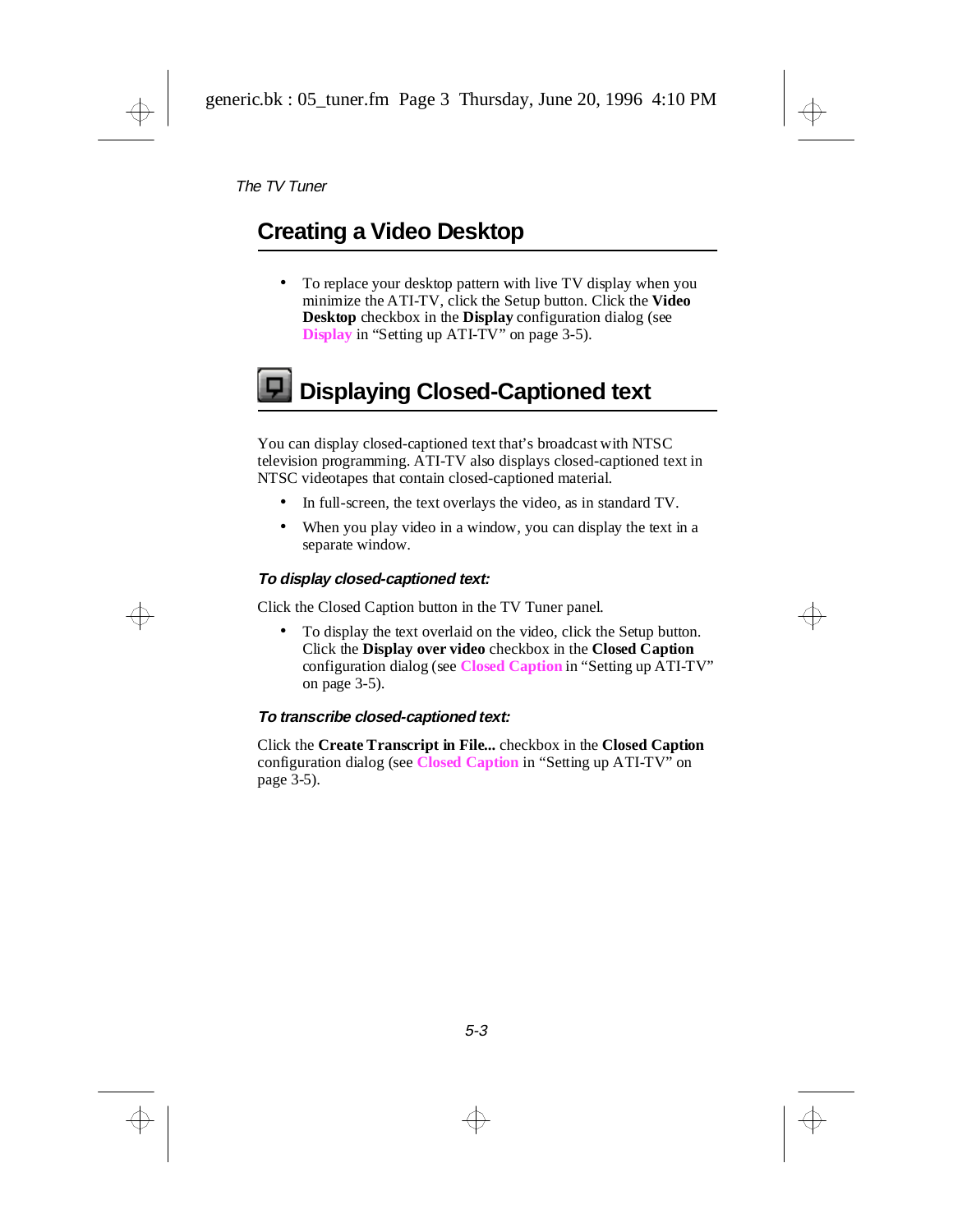## <span id="page-22-0"></span>**Using Hot Words**

Have your computer watch TV for you! When you turn on Closed Captioning, you can specify words and phrases that ATI-TV will detect in the closed-captioned text. You set Hot Words to begin transcribing the text or to maximize the TV Tuner when the Hot Words appear.

You specify words that you want using the Hot Words configuration dialog. (see **Hot Words** in ["Setting up ATI-TV" on page 3-5\)](#page-15-0).

#### **To select Hot Words**

- 1. Click on the Setup button in TV Tuner mode.
- 2. Click on the Hot Words configuration dialog.
- 3. Type in the Hot Words that you want.
- 4. Choose the type of match you want:
	- **Always** Takes effect when the Hot Word occurs.
	- **With** Takes effect when the Hot Word occurs, and is immediately followed by a Second Word
	- **Without** Takes effect when the Hot Word occurs, if it is not followed by a Second Word.
	- **Within** Takes effect when the Hot Word occurs, if it is within a definable number of words of a Second Word.
- 5. Type in a Second Word where required, then click Add.
- 6. To enable the ATI-TV to maximize from a minimized state, click the Enable Hot Words box.
- 7. To enable the Hot Word to trigger transcription, click the Enable Transcripting on match box.

#### **To enable/disable specific Hot Words**

- To enable specific Hot Words, select the Hot Word from the list and click on the Enable/Disable button
	- **+** appears before enabled Hot Words
	- **-** appears before disabled Hot Words



The Closed Caption button in the TV Tuner panel must be enabled for Hot Words to function.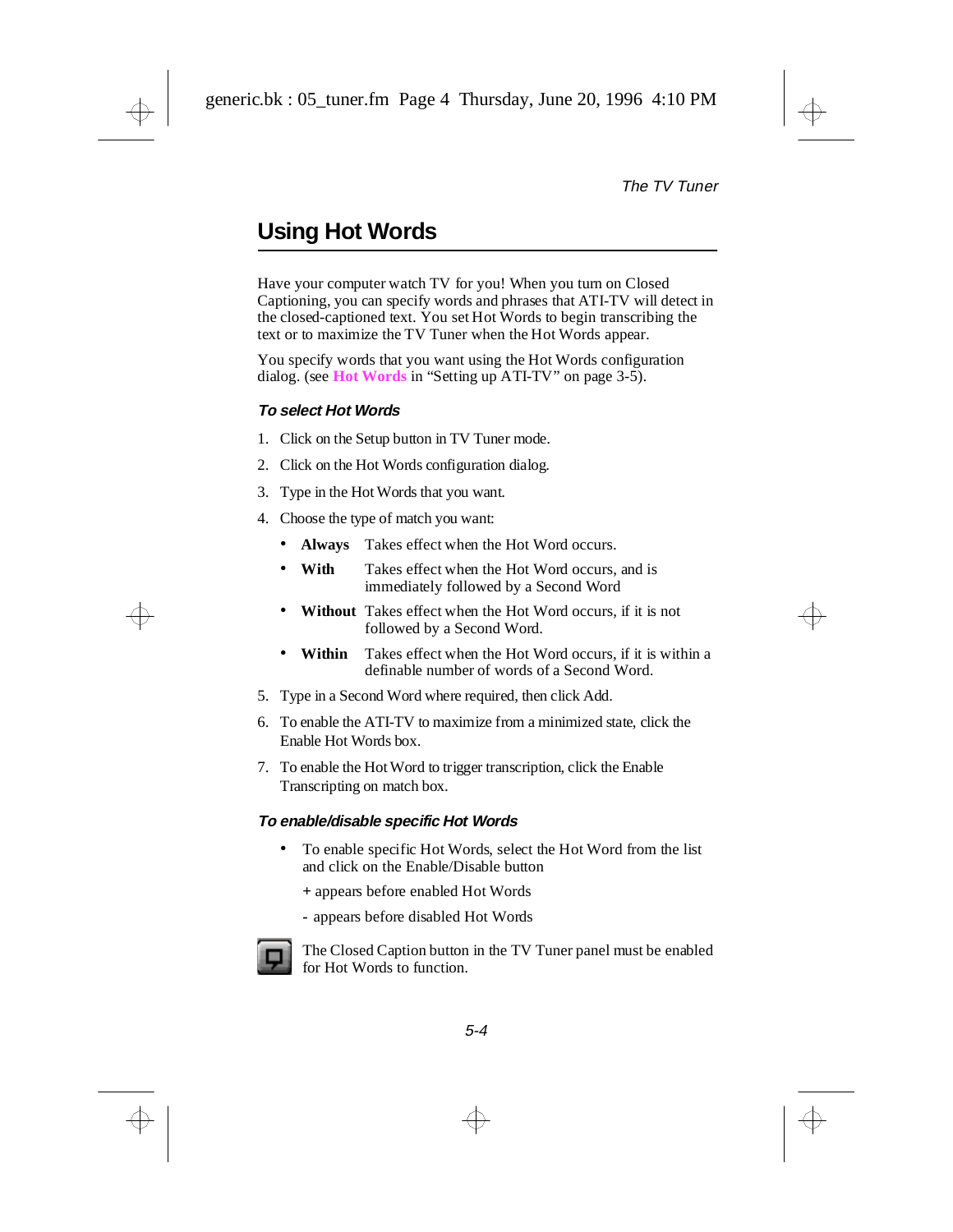### <span id="page-23-0"></span>**Using Channel Lockout**

Channel Lockout prevents anyone without the correct password from viewing selected TV channels. The first time you lock out a channel, a Channel lockout dialog box prompts you for a four character password.

**If you forget your password, you will have to uninstall and re-install your ATI-TV software to view password protected channels.**

#### **To lockout a channel:**

- 1. Click on the Setup button in TV Tuner mode.
- 2. Click on the TV Tuner configuration dialog.
- 3. Select the channel you want to lockout, and click on the box to the right of the channel name.
- 4. Type in a four character password.
- 5. Retype the password.

*The box to the right of the channel name turns into a padlock.*

- 6. Click OK.
	- The channel up and channel down buttons in the TV Tuner panel skip locked-out channels. The only way to select a locked-out channel is to enter the channel name or number, and type the password when prompted.
	- When a password is active, you will be prompted to enter it when you select the TV Tuner dialog. If you do not enter the password, the TV Tuner dialog will open, but all controls will be disabled. This prevents anyone from changing tuner settings if they do not have the correct password.

#### **To unlock a channel:**

- 1. Click on the Setup button in TV Tuner mode.
- 2. Click on the TV Tuner configuration dialog.
- 3. Type in your four character password.
- 4. Select the channel you want to unlock, and click on the padlock to the right of the channel name.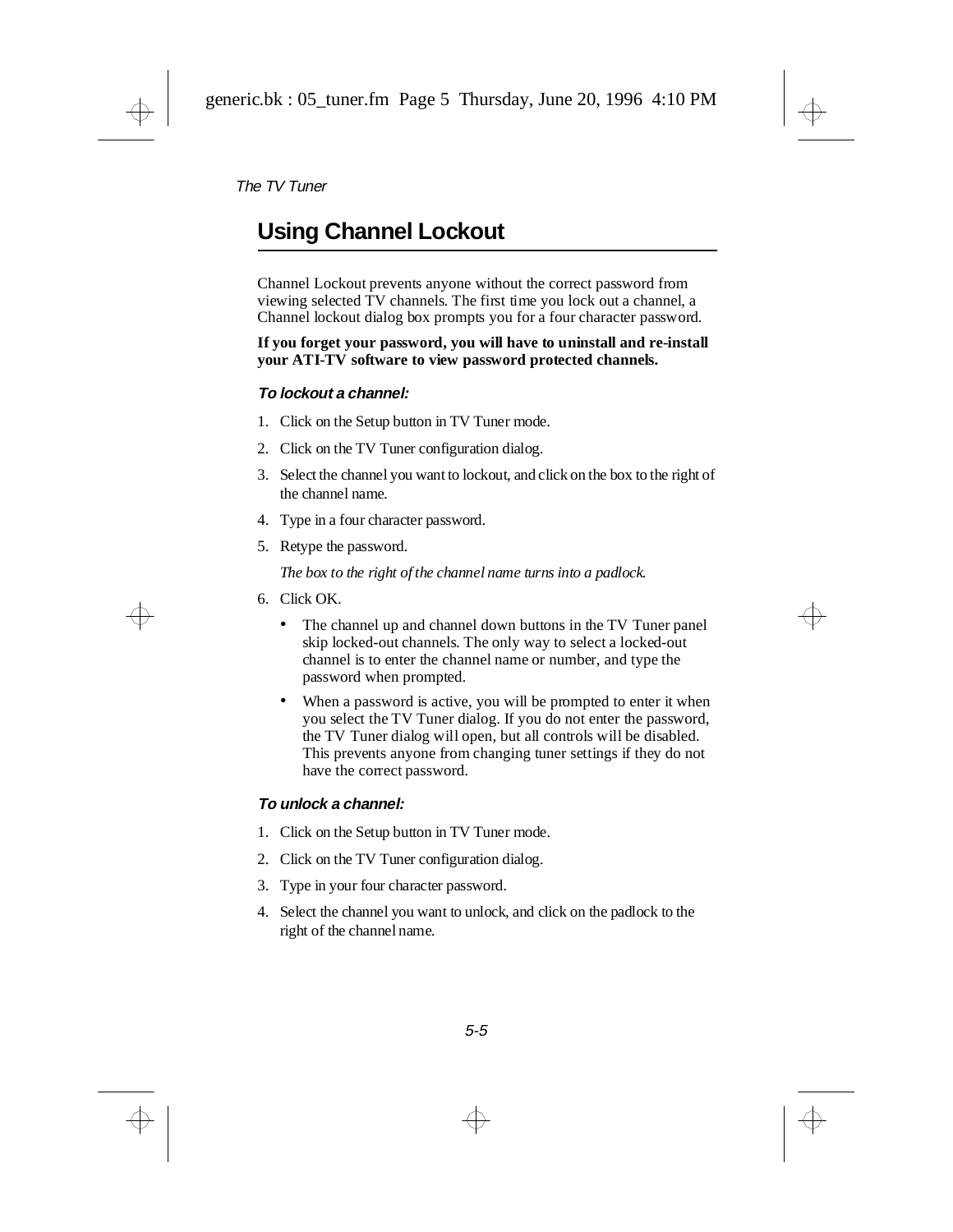# <span id="page-24-0"></span>**Capturing Video and Audio**

**Still images.** You can capture full-color, 24-bit-per-pixel still images from your camcorder or television, save them on your computer's hard disk, and print them. The images are placed on the clipboard, or you can display them in their own window as "thumbnails" (miniature images).

ATI-TV saves still images as Windows-standard bitmaps (.bmp). It also supports most industry-standard graphics file formats, so you can insert the images into reports, presentations, letters, and other documents, to add impact to training applications and presentations.

**Full-motion video.** You can capture a stream of full-motion video plus audio from your video source and save it as an .AVI file on your computer's hard disk. You also have the option of capturing only audio uncheck the **Capture Video** box in the **Capture** dialog (see **Capture** in ["Setting up ATI-TV" on page 3-5.](#page-15-0))

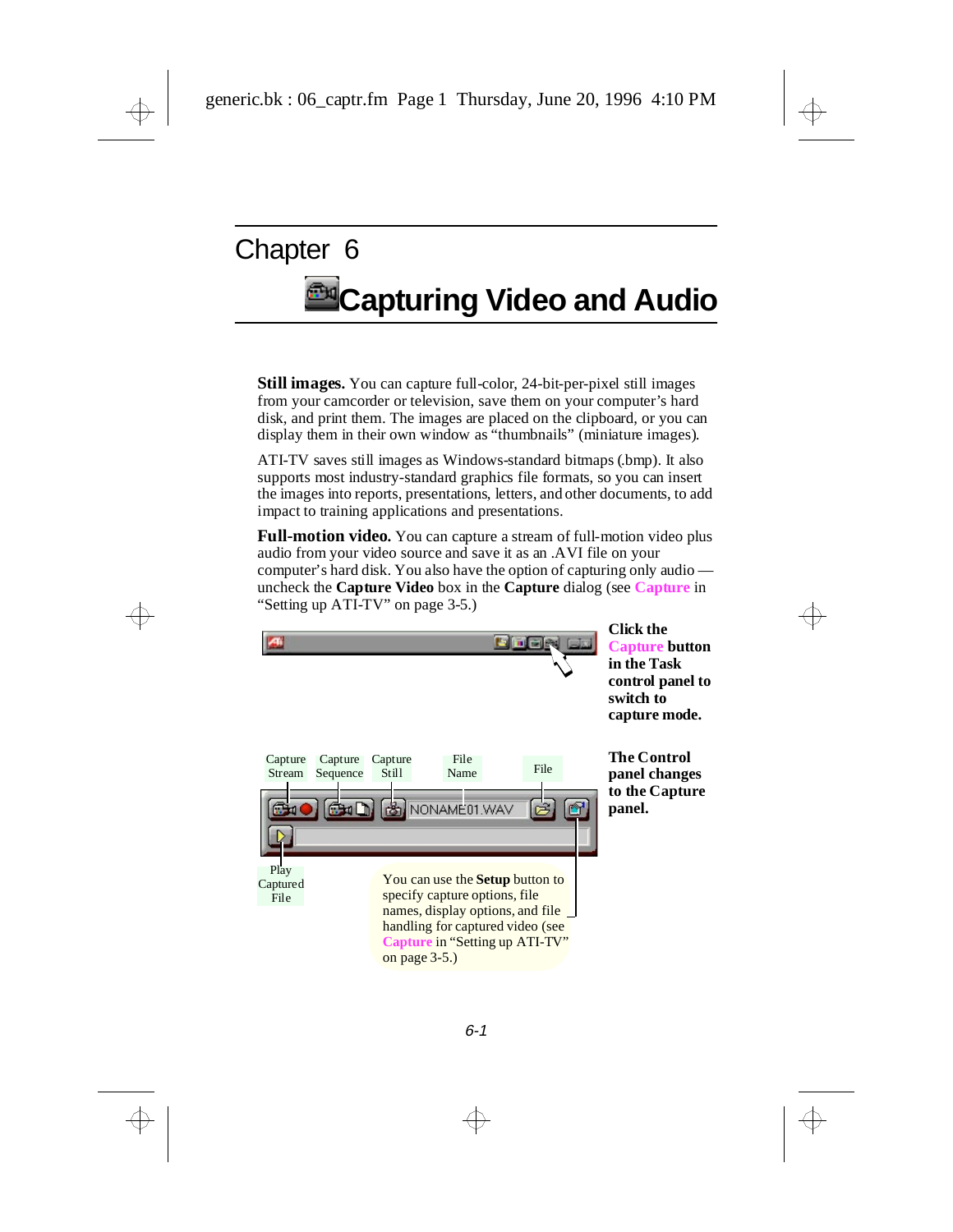## <span id="page-25-0"></span>**Capturing Still Frames**

For information on setting up capture files, see **Still Capture** in ["Setting](#page-15-0)  [up ATI-TV" on page 3-5.](#page-15-0)

#### **To capture still frames:**



Click the camera button to capture the current frame.

#### **Reviewing captured images**

Click the image's thumbnail.

• If the selected image has **not** been saved, the thumbnail has a red border.

If it **has** been saved, the border is green.

• If an unselected image **has** been saved, its border is grey.

If it has **not** been saved, there is no border.

You can use the buttons at the top of the still capture window to **save** the captured image, **delete** it, print it, or make it into a **desktop pattern**.

If you try to delete an unsaved still frame, ATI-TV prompts you to save it before deleting.



You can capture video in two ways:

- As a **stream of video and audio** that you save as an .AVI file.
- As a **sequence of still frames** that you save in an .AVI file.

The quality of the video that you capture depends on the following conditions:

- speed of your system (CPU)
- amount of system memory (RAM)
- performance of your Hard Disk (HDD)
- size of the video capture window

For information on setting up capture files, see **Capture** and **Advanced** in ["Setting up ATI-TV" on page 3-5.](#page-15-0)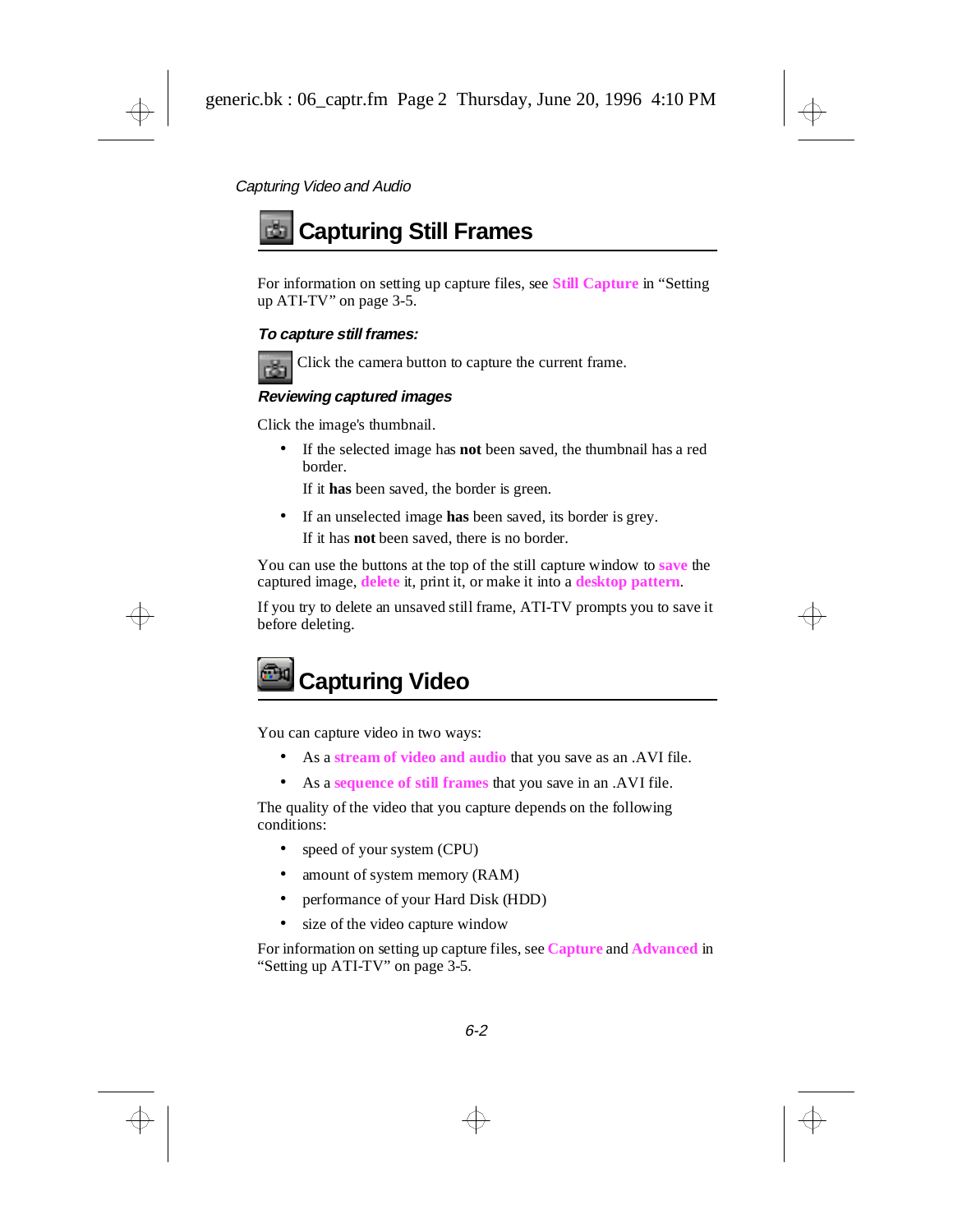#### <span id="page-26-0"></span>**GHO To capture a stream of video and audio:**

• Click the Record Stream button in the Capture panel. ATI-TV starts recording video and audio.

#### **To capture a sequence of frames:**

• Click the Capture Sequence button in the Capture panel. ATI-TV starts recording a sequence of frames. Note that audio is not captured in this mode.

# **Playing Captured Video and Audio**

#### **To play captured video and audio:**

• Click the Play button in the Capture panel. ATI-TV plays your captured file.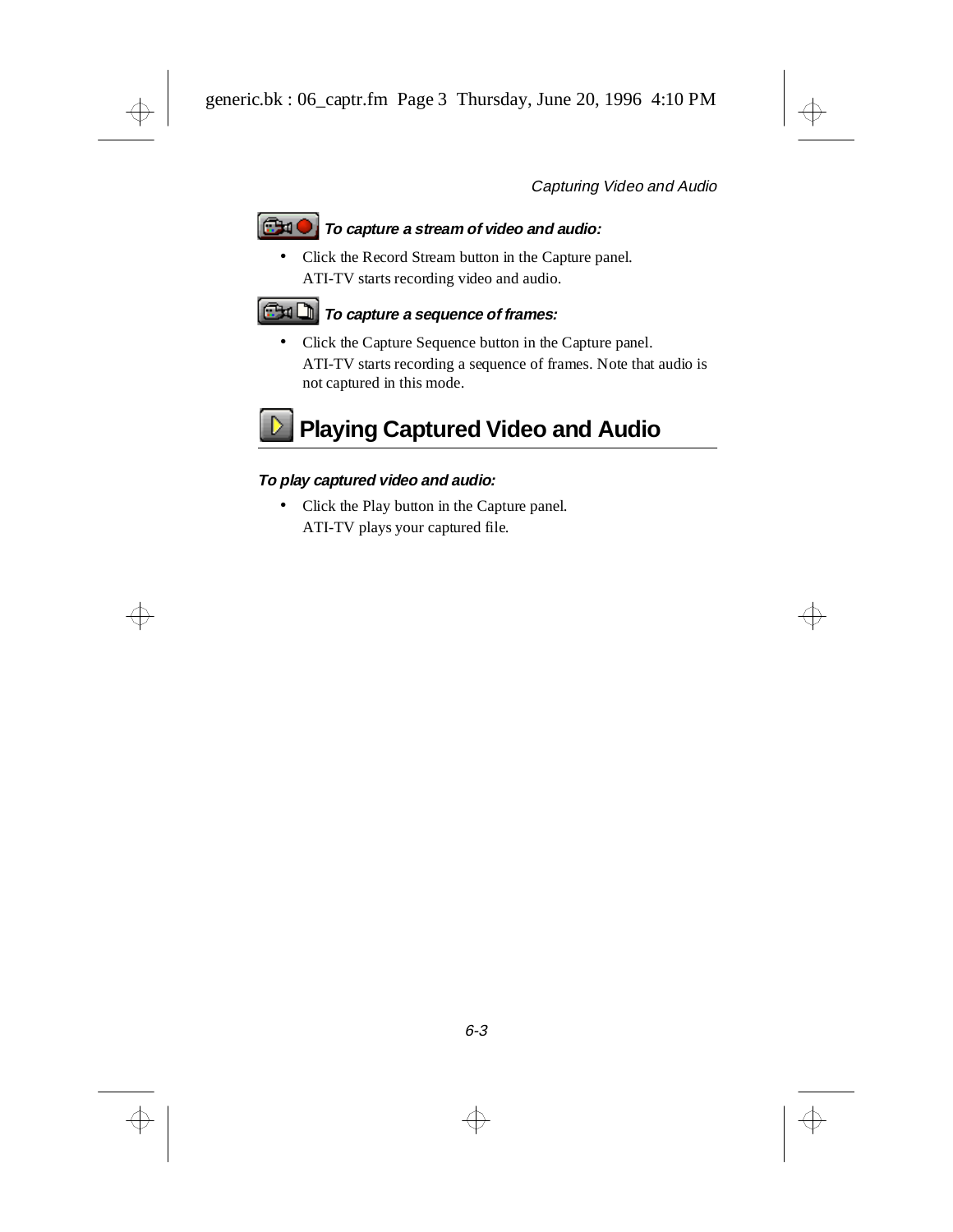# **European Teletext**

<span id="page-27-0"></span>ATI-TV supports European teletext, including FastText. You can use the teletext controls to move through major pages and sub-pages, and randomly select pages.



The Control panel changes to the Teletext panel, and Teletext information is displayed in the Display panel.



Note: Due to the nature of Teletext, there may be a delay before the Teletext page requested is viewed on the screen.

#### **To launch enhanced teletext software (Europe only):**

If you are using a third-party teletext application, the closed-caption button in the TV Tuner panel is replaced by a button that you click to launch your teletext application.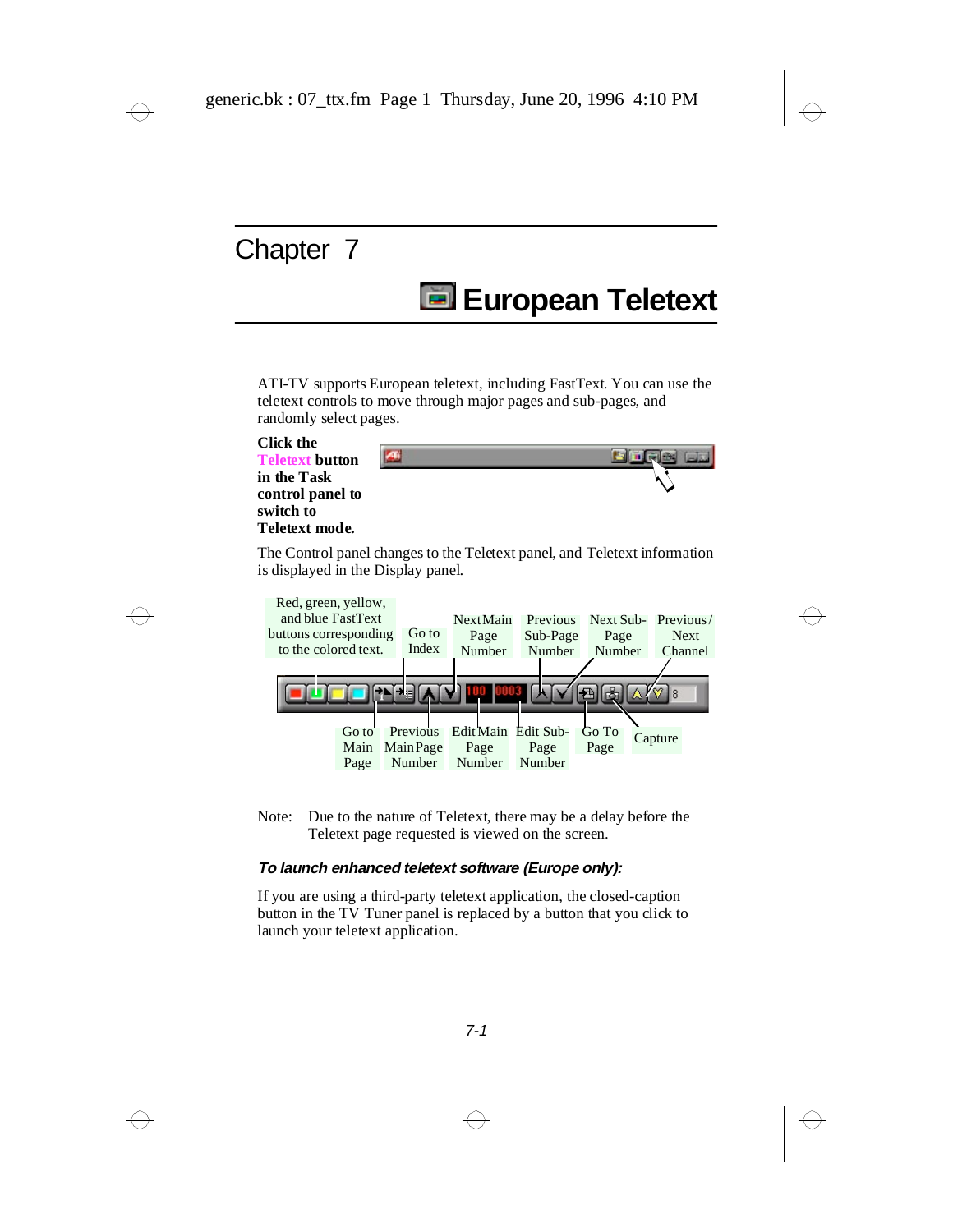## <span id="page-28-0"></span>Appendix A

## **Regulatory Compliance Statement**

#### **FCC Compliance Information**

This device complies with FCC Rules Part 15. Operation is subject to the following two conditions:

- This device may not cause harmful interference, and
- This device must accept any interference received, including interference that may cause undesired operation.

This equipment has been tested and found to comply with the limits for a Class B digital device, pursuant to Part 15 of the FCC Rules. These limits are designed to provide reasonable protection against harmful interference in a residential installation. This equipment generates, uses and can radiate radio frequency energy and, if not installed and used in accordance with manufacturer's instructions, may cause harmful interference to radio communications. However, there is no guarantee that interference will not occur in a particular installation. If this equipment does cause harmful interference to radio or television reception, which can be determined by turning the equipment off and on, the user is encouraged to try to correct the interference by one or more of the following measures:

- 1. Re-orient or relocate the receiving antenna.
- 2. Increase the separation between the equipment and receiver.
- 3. Connect the equipment to an outlet on a circuit different from that to which the receiver is connected.
- 4. Consult the dealer or an experienced radio/TV technician for help.
- The use of shielded cables for connection of the monitor to the graphics card is required to ensure compliance with FCC regulations.
- Changes or modifications to this unit not expressly approved by the party responsible for compliance could void the user's authority to operate this equipment.

#### **Industry Canada Compliance Statement**

Supplementary Television Broadcasting Receiving Apparatus Canada GRR Part II

Appareils supplémentaires de réception de télévision, RGR, Partie II, Canada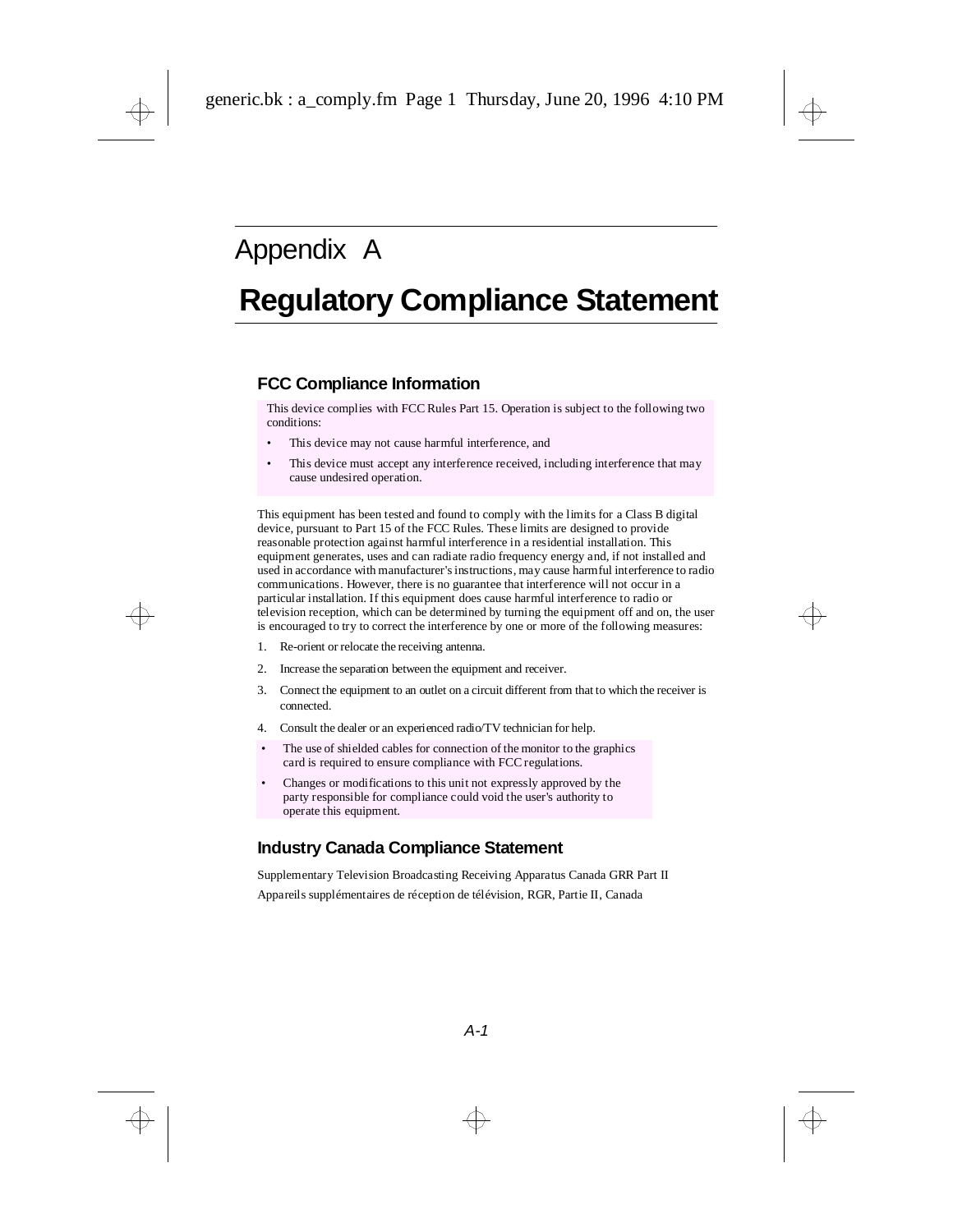#### **CE Compliance Information (for European Market)**

EMC Directive 89/336/EEC and Amendment 92/31/EEC, Class B Digital Device

EN 50081-1, Generic Emissions Standard for Residential, Commercial and Light Industrial **Products** 

(EN 55022/CISPR 22, Limits and Methods of Measurement of Radio Interference Characteristics Information Technology Equipment) *Warning: This is a Class B product. In a domestic environment this product may cause radio interference in which case the user may be required to take adequate measures.*

EN 50082-1, Generic Immunity Standard for Residential, Commercial and Light Industrial Products

(IEC 801-2, IEC 801-3, IEC 801-4)

Directive EMC 89/336/CEE et amendement 92/31/CEE, dispositif numérique de Classe B

EN 50081-1, Norme sur les émissions génériques pour les produits domestiques, commerciaux et industriels légers

(EN 55022/CISPR 22, Limites et méthodes de mesure des caractéristiques d'interférences radiophoniques, Matériel des technologies de l'information) *Mise en garde: ceci est un produit de Classe B. Il risque produire des interférences radiophoniques dans un environnement domestique auquel cas l'utilisateur peut se voir demandé de prendre des mesures adéquates.*

EN 50082-1, Norme sur l'immunité générique pour produits domestiques, commerciaux et industriels légers.

(CEI 801-2, CEI 801-3, CEI 801-4)

EMC Richtlinie 89/336/EEC und Änderung 92/31/EEC, Digitales Gerät der Klasse B

EN 50081-1, Allgemeiner Emissions-Standard für Haushalt- und kommerzielle Produkte sowie Erzeugnisse der Leichtindustrie

(EN 55022/CISPR 22, Beschränkungen und Verfahren der Messung von informationstechnischen Ausrüstungen mit Funkstörmerkmalen)

Warnung: Dies ist ein Erzeugnis der Klasse B. Dieses Erzeugnis kann Funkstörungen im Wohnbereich verursachen; in diesem Fall können entsprechende Maßnahmen seitens des Benutzers erforderlich sein.

EN 50082-1. Allgemeiner Unempfindlichkeits-Standard für Haushalt- und kommerzielle Produkte sowie Erzeugnisse der Leichtindustrie

(IEC 801-2, IEC 801-3, IEC 801-4)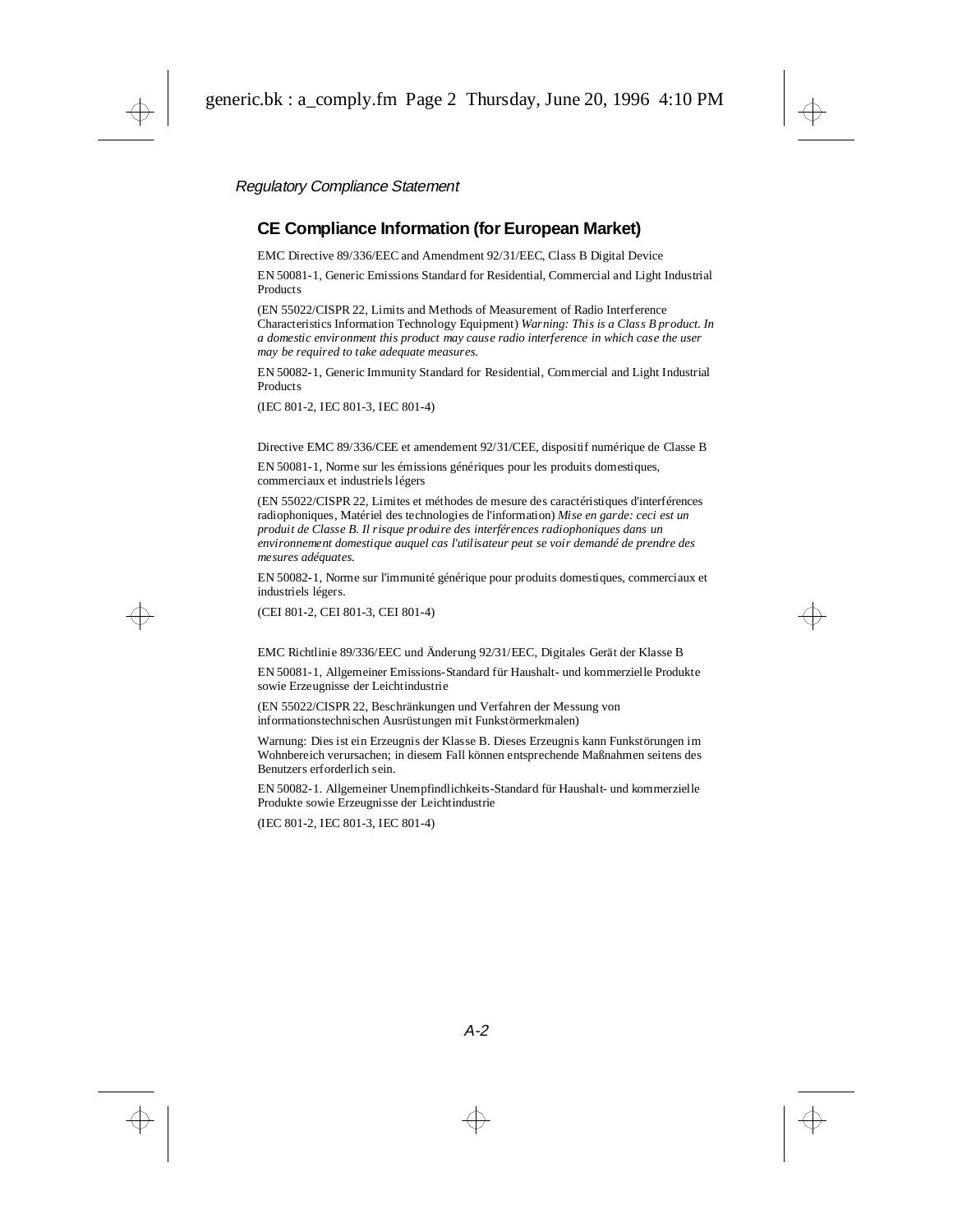## <span id="page-30-0"></span>Appendix B

## **Troubleshooting**

Because a typical computer system consists of many different parts, difficulties may arise from a combination of items. Check the following list and find a symptom that's similar, then try the suggested solution.

#### **Video is unstable.**

- Check that you're using the **correct broadcast standard format** (NTSC, PAL, or SECAM) — see **Video** in ["Setting up ATI-TV"](#page-15-0)  [on page 3-5.](#page-15-0)
- Check the **quality of your incoming TV signal** on another receiver; bad reception may be the cause.

#### **Video is in black and white only.**

• Check the **connectors** setting to make sure you've selected the **correct input** (CATV, Composite, or S-Video) for your video source device — see **Video** in ["Setting up ATI-TV" on page 3-5.](#page-15-0)

#### **No video or audio.**

- Check that the **audio and video connectors are securely plugged into the correct jacks**. — see ["Setting up ATI-TV" on page 3-5.](#page-15-0)
- Check that the ATI-TV **card is securely seated in its slot**.
- Check the **AMC and audio cables** to make sure all connectors are securely plugged into the correct jacks.

#### **No audio.**

- Ensure that another **Windows audio program** is not muting the sound.
- Check the **mixer line input setting** in the audio software provided with your sound card.

#### **Captured images have jagged edges.**

If you're capturing **One Field** (non-interlaced), images may appear jagged. Click **Both Fields** in the Video dialog — see **Video** in ["Setting up ATI-TV" on page 3-5.](#page-15-0)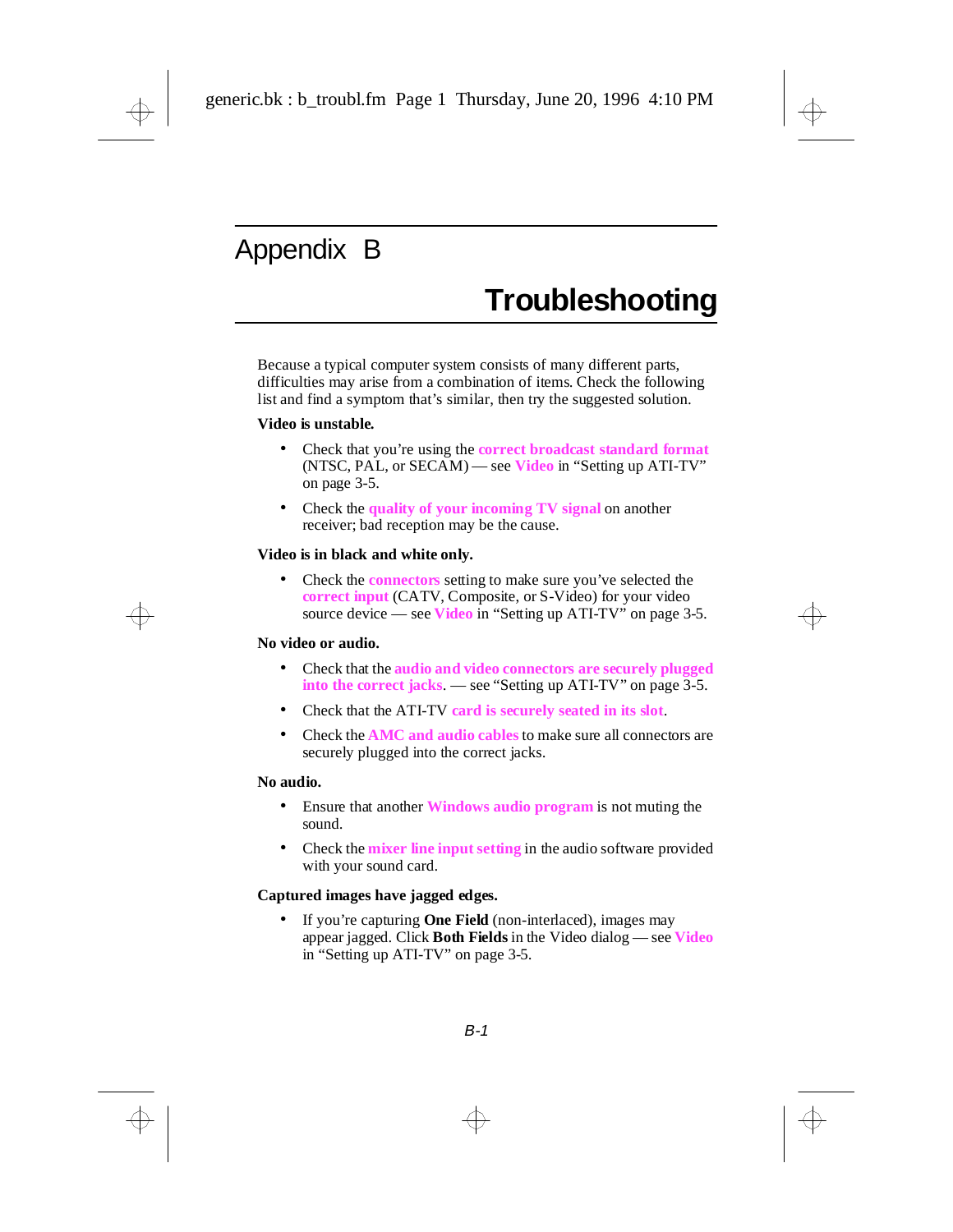# **Glossary**

<span id="page-31-0"></span>

| ATI Multimedia Channel. 40-pin connector.                                                                                                                                                     |
|-----------------------------------------------------------------------------------------------------------------------------------------------------------------------------------------------|
| Relationship of width (x-axis) to height (y-axis).                                                                                                                                            |
| Audio-Video Interleaved. Microsoft's specification for<br>the integration of digital motion video under<br>Windows™. See digital video.                                                       |
| Representation of characters or graphics by individual<br>pixels arranged in row and column order. See pixel.                                                                                 |
| Bitmap file extension. See bitmap.                                                                                                                                                            |
| Amount of white in an image.                                                                                                                                                                  |
| Compact Disc Read-Only Memory. Essentially, the<br>data equivalent of a music CD. CDs hold about 600<br>megabytes of data.                                                                    |
| Video signal format that includes the complete visual<br>waveform, including chromatic (color) and luminance<br>(brightness) picture information, as well as control<br>signals. See S-video. |
| Process of reducing the size of data files to decrease<br>storage and computer processing requirements.                                                                                       |
| Gradation of tone between an image's highlights,<br>midtones, and shadows.                                                                                                                    |
| Video signal represented by computer-readable binary<br>numbers that describe image colors and brightness.                                                                                    |
|                                                                                                                                                                                               |
| A single, complete picture in television and video. See<br>NTSC.                                                                                                                              |
|                                                                                                                                                                                               |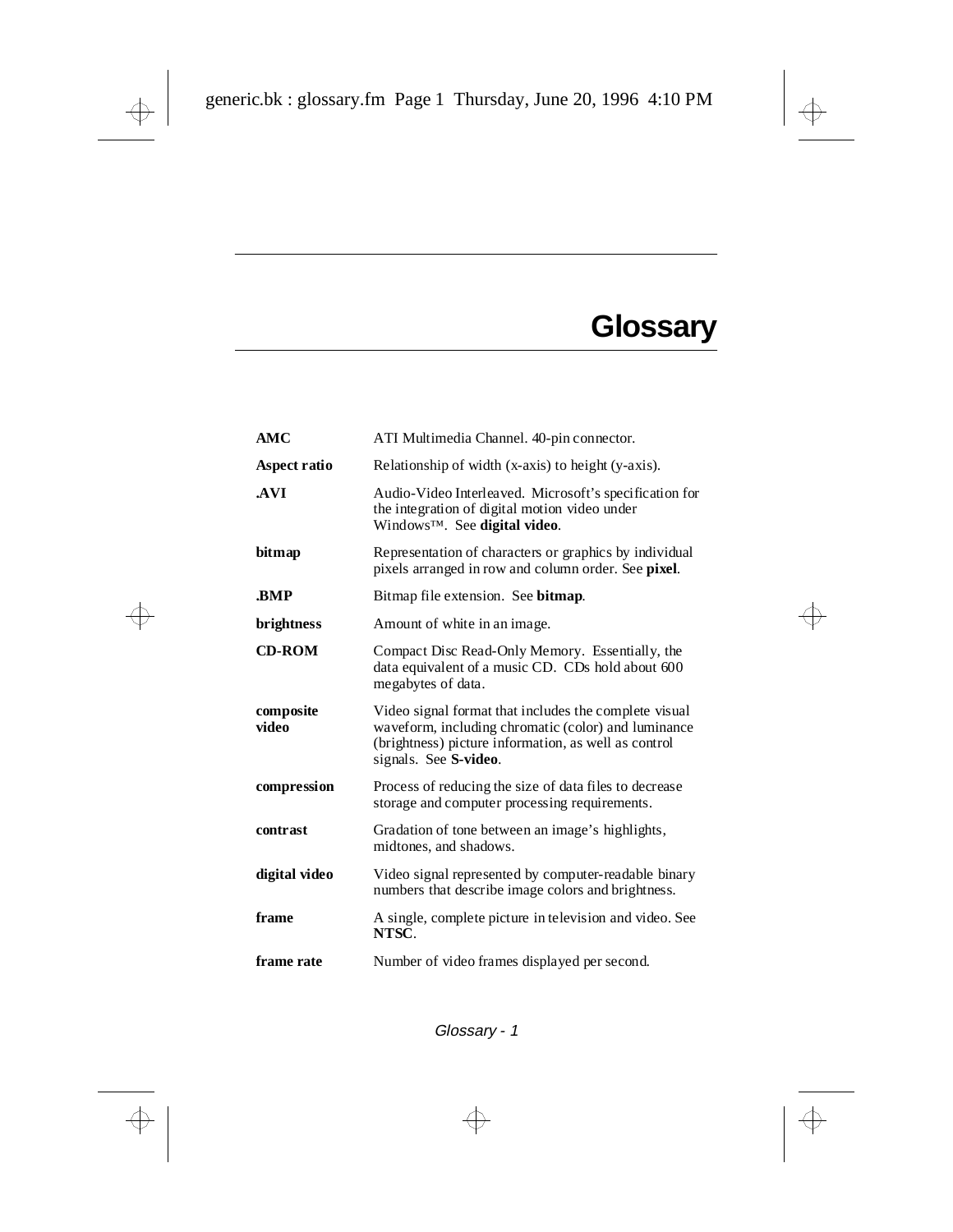| <b>NTSC</b>       | National Television Systems Committee. North<br>American and Japanese television technical standards<br>organization. Frame rate is 30 per second. See frame.                                                                                                                                                         |
|-------------------|-----------------------------------------------------------------------------------------------------------------------------------------------------------------------------------------------------------------------------------------------------------------------------------------------------------------------|
| <b>PAL</b>        | Phase Alternate Line. European (excluding France)<br>television standard.                                                                                                                                                                                                                                             |
| pixel, pel        | Picture element. Smallest addressable area of the<br>computer screen.                                                                                                                                                                                                                                                 |
| resolution        | Number of pixels that can be displayed on the screen at<br>one time. For example, 640x480 means 640 pixels<br>horizontally, and 480 pixels vertically, for a total of<br>307,200. See pixel.                                                                                                                          |
| S-video           | Type of video signal used in Hi8 and S-VHS videotape<br>formats. It transmits luminance (brightness) and<br>chrominance (color) portions separately, using multiple<br>wires, avoiding the NTSC encoding process and the<br>resultant loss of picture quality. Also known as Y-C<br>video. See composite video, NTSC. |
| <b>SECAM</b>      | SEquential Couleur A Memoire. French color TV<br>system (also adopted in Russia).                                                                                                                                                                                                                                     |
| tint              | The amount of color.                                                                                                                                                                                                                                                                                                  |
| VESA              | Video Electronics Standards Association.                                                                                                                                                                                                                                                                              |
| <b>VFC</b>        | VESA Feature Connector. 26-pin connector. See<br>VESA.                                                                                                                                                                                                                                                                |
| VGA               | IBM's Video Graphics Array. Provides 16 colors from<br>a palette of 256,000.                                                                                                                                                                                                                                          |
| .WAV              | Waveform audio. Under Windows TM, digital audio<br>files are normally stored with the file extension .WAV<br>(waveform audio). See waveform, waveform audio.                                                                                                                                                          |
| waveform          | Visual representation of an audio file, where the<br>volume level of individual samples is displayed,<br>showing the highs and lows in volume over time. Under<br>Windows™, digital audio files are normally stored with<br>the file extension .WAV (waveform audio). See<br>waveform audio.                          |
| waveform<br>audio | Digitized sample of an audio waveform, stored in a<br>form the PC can understand and manipulate. See<br>waveform.                                                                                                                                                                                                     |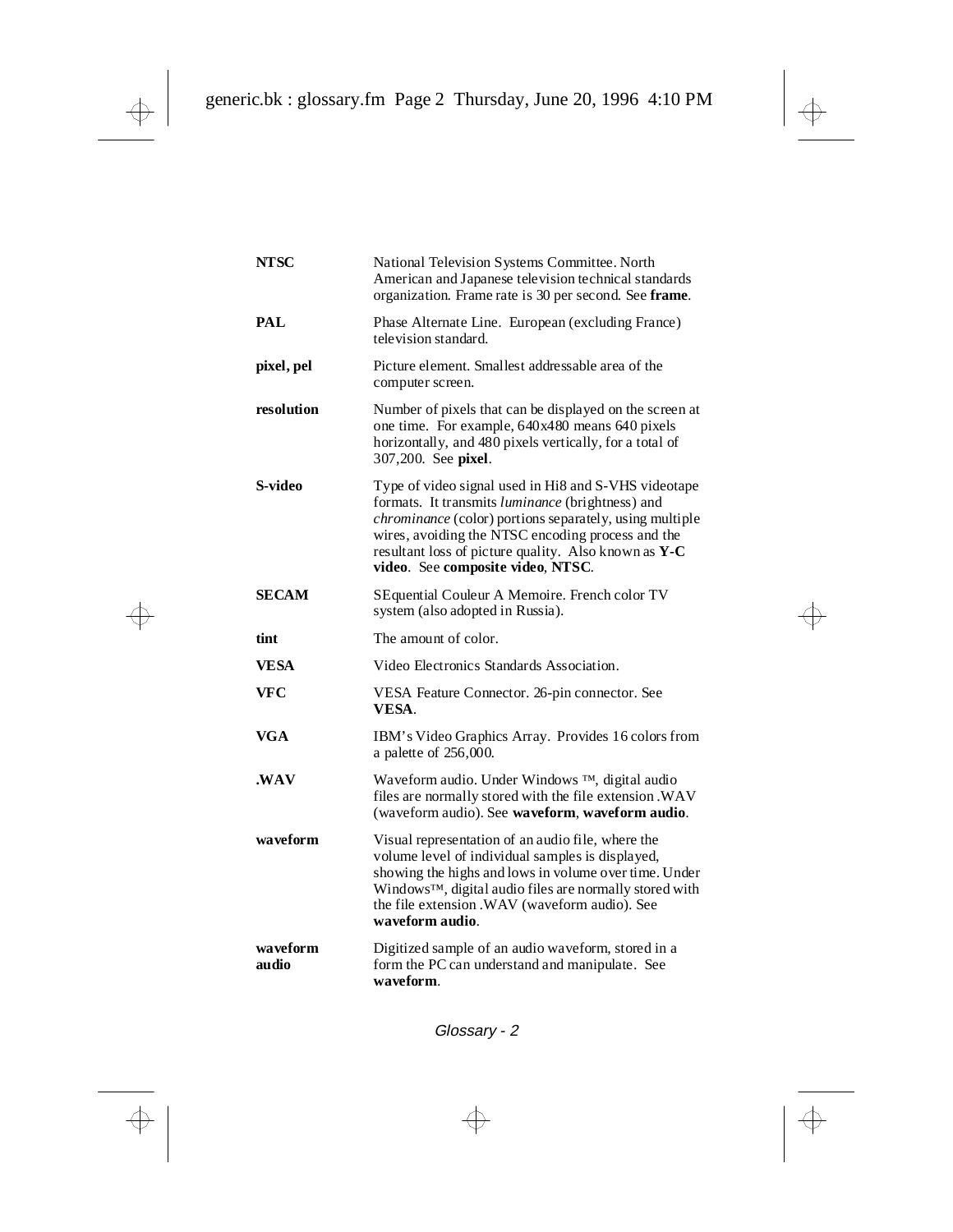## **Index**

#### *A*

Always on top [3-5](#page-15-0) Aspect ratio [3-5](#page-15-0) ATI-TV features [1-1](#page-4-0) installing [2-2](#page-7-0) setting up [3-5](#page-15-0) Task control panel [3-1](#page-11-0) Audio capture [3-6](#page-16-0) format [3-6](#page-16-0) Audio volume controlling [3-3](#page-13-0) muting [3-3](#page-13-0) Autoscan [3-6](#page-16-0) Autoscanning for TV channels [5-2](#page-20-0)

#### *B*

Brightness [3-6](#page-16-0) Broadcast standard [3-6](#page-16-0) Bubble help [3-5](#page-15-0)

#### *C*

Capture pre-all[ocate maximum capture file](#page-16-0)  size 3-6 to memory or disk [3-6](#page-16-0) Capturing playing captured video [6-3](#page-26-0) still frames [6-2](#page-25-0) video [6-2](#page-25-0) sequence of frames [6-3](#page-26-0) stream [6-3](#page-26-0) Channel autoscan [3-6](#page-16-0) Closed-captioned text

background [3-6](#page-16-0) display options [3-6](#page-16-0) displaying [5-3](#page-21-0) transcribing [3-6,](#page-16-0) [5-3](#page-21-0) Color [3-6](#page-16-0) Contrast [3-6](#page-16-0) Control panel Capture [3-2](#page-12-0) Playback [3-2](#page-12-0) Teletext [3-2](#page-12-0) TV Tuner [3-2](#page-12-0)

#### *D*

Display panel [3-3](#page-13-0) playing full-screen [3-4](#page-14-0) sizing [3-4](#page-14-0)

#### *E*

European teletext FastText [7-1](#page-27-0)

#### *F*

FastText [7-1](#page-27-0) Features [1-1](#page-4-0) Frame rate [3-6](#page-16-0)

#### *H*

Help [3-5](#page-15-0) Hot Words [5-4](#page-22-0)

#### *I*

Installation what you'll need [1-2](#page-5-0) Installing the ATI-TV card [2-2](#page-7-0)